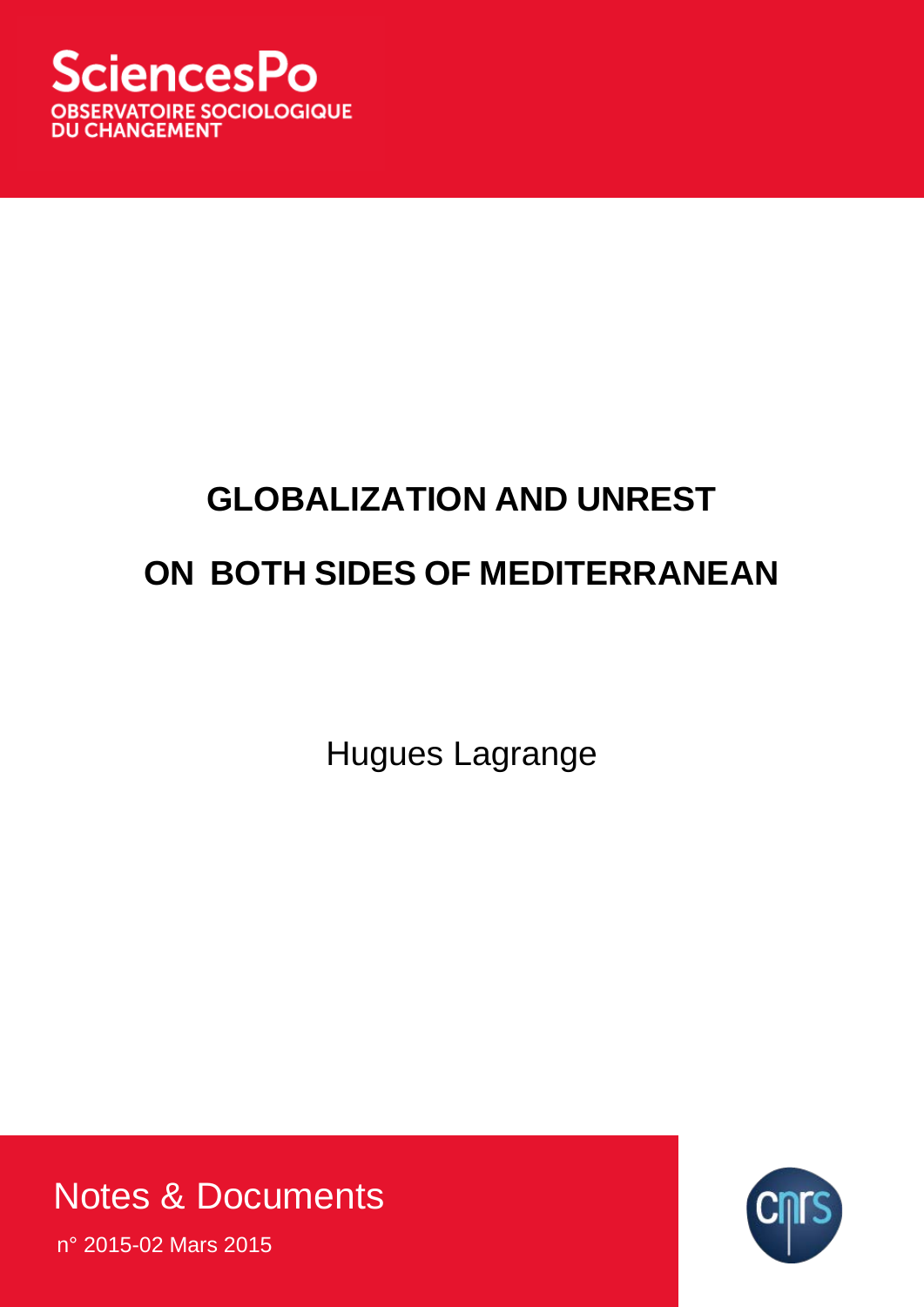#### **Résumé** :

Pendant le printemps 2011, d'importantes manifestations ont eu lieu dans plusieurs pays du Moyen Orient et d'Afrique du Nord (MENA). Parallèlement, des manifestations de masse se sont déroulées au sud de l'Europe – Espagne, Grèce, Portugal –, tandis que les pays du nord et l'est de l'Europe n'ont pas connu de telles manifestations.

Est-ce que l'on trouve des deux côtés de la Méditerranée, les mêmes aspirations ou les mêmes frustrations ? Sans prétendre démêler l'écheveau complexe des motivations qui sous-tendent ces actions, on se propose d'analyser le contexte socio-économique dans lequel elles ont émergé en s'appuyant sur des données fournies par le BIT, les rapports de l'UNESCO (ESCWA), les statistiques de la Banque Mondiale et la base de données sur l'éducation Baro-Lee.

Un contexte favorable à des manifestations de masse résulte, au nord comme au sud de la méditerranée, de la conjonction d'un taux de chômage élevé des jeunes les plus éduqués et de l'affaiblissement de la légitimité des gouvernants.

#### **Pour citer ce document** :

Lagrange, Hugues (2015). "Globalization and unrest on both sides of Mediterranean", Notes & Documents, 2015-02, Paris, OSC, Sciences Po/CNRS.

Pour une version électronique de ce document de travail et des autres numéros des Notes & Documents de l'OSC, voir le site web de l'OSC :<http://www.sciencespo.fr/osc/fr/content/notes-documents-de-l-osc>

#### **Abstract**:

In the spring of 2011, large scale public demonstrations took place in several countries across the Middle East and North Africa (MENA). At the same time, civil unrest caused massive demonstrations in European countries such as Spain, Greece, and Portugal. In this same period, northern and eastern European countries did not experience such massive and widespread social protests.

Do both sides of the Mediterranean share the same mindset? Are common challenges and aspirations molding these protests? Without any desire to delineate the complex thread of motivations underlying these demonstrations and protests, we will analyze their socio-economic context using data from ILO reports, UNESCO-ESCWA reports, World Bank statistics and the Barro-Lee database.

We will show that high unemployment rates among young educated people coincided with the weakening of legitimacy of national governments.

#### **Readers wishing to cite this document are asked to use the following form of words**:

Lagrange, Hugues (2015). "Globalization and unrest on both sides of Mediterranean", Notes & Documents, 2015-02, Paris, OSC, Sciences Po/CNRS.

For an on-line version of this working paper and others in the series, please visit the OSC website at: http://www.sciencespo.fr/osc/fr/content/notes-documents-de-l-osc

> Observatoire sociologique du changement – 27 rue Saint-Guillaume 75337 Paris Cedex 07 http://www.sciencespo.fr/osc/fr Tel +33 (0)1 45 49 54 50 Fax +33 (0)1 45 49 54 86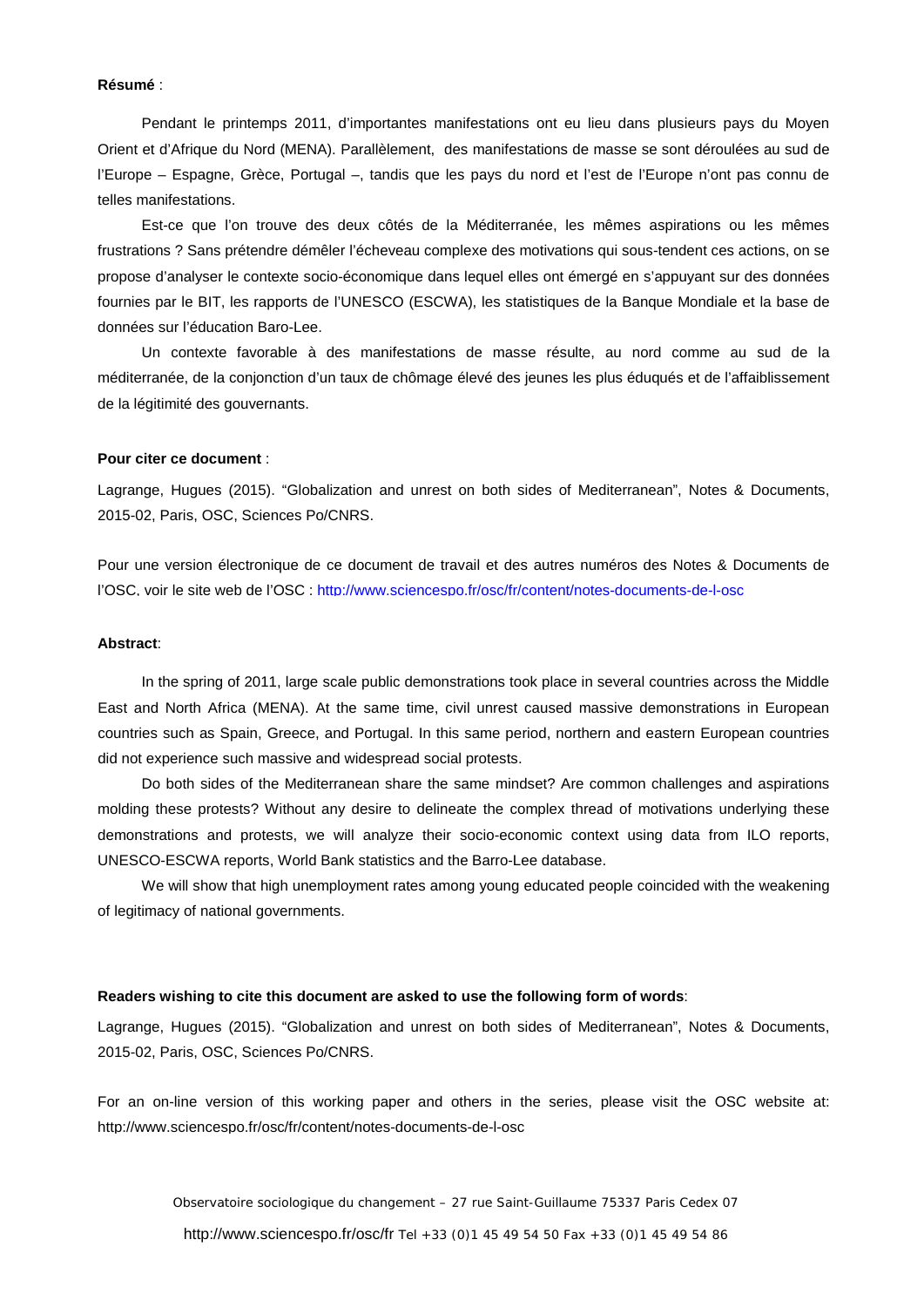In the spring of 2011, large scale public demonstrations took place in Tunisia, Egypt, Syria, Yemen, and, to a lesser extent, other countries in the Middle East and North Africa (MENA). The demonstrations involved highly educated young men and women, frequently unemployed and with few prospects for a better life, fighting for democracy, human rights and the end of authoritarian states. These young people were the initiators of major political change. Protests south of the Mediterranean seem to have resulted in, or at least had similarities with protests on the northern side of the sea. During late spring 2011, unrest spread, with massive demonstrations took place in Southern Europe, including Spain, Greece and Portugal. There were massive peaceful demonstrations (except for several meetings in Athens' Syntagma square).

The demonstrations took place almost simultaneously in cultural contexts that were widely different. In many countries, young educated people of both sexes were at the forefront of large peaceful demonstrations. Often triggered by an emotional event in MENA countries, the demonstrations were promoted through the intensive and smart utilization of social networks (Facebook, Twitter, blogs) and the unconventional use of TV programs (talk shows, cartoons). Except in Syria and Libya, where civil wars broke out, the youth-initiated demonstrations brought together a wide range of people of all ages and walks of life, in the name of direct democracy. Under the motto *Democracia real ya!* (True democracy now!)*,* meetings took place round the clock in Madrid's Plaza del Sol, Athens's Syntagma square, and Cairo's Tahrir square, in addition to many other places throughout MENA countries. These protests unfolded outside the confines of the established classical political parties and religious offshoots. Later (The Muslim Brotherhood joined the civil movement in Egypt and Tunisia). Except in Syria, the youth participating in these uprisings spoke of liberty, reform and social justice with little reference to the ethno-religious politics that had animated previous opposition movements**.** Within a historical perspective, "the secular nature of recent movements is not a surprise, but their distance from xenophobic nationalism and statist 'socialism,' in favor of common liberties, is a novelty."[1](#page-2-0) Did both sides of the Mediterranean that went beyond a common idiom and forms of transnational dialogue? Were common challenges and common aspirations shaping the protests?

Widespread use of new forms of media communication was essential on both sides of the Mediterranean. One of the most surprising changes concerning the new technologies is that information is often diffused quicker and with greater consequences in countries where

<span id="page-2-0"></span> $1$  S. Subside, 2011. Since the aim of the movement in Egypt and Tunisia is radical constitutional change and basic aspects of the social order are at stake the term revolution is appropriate. 1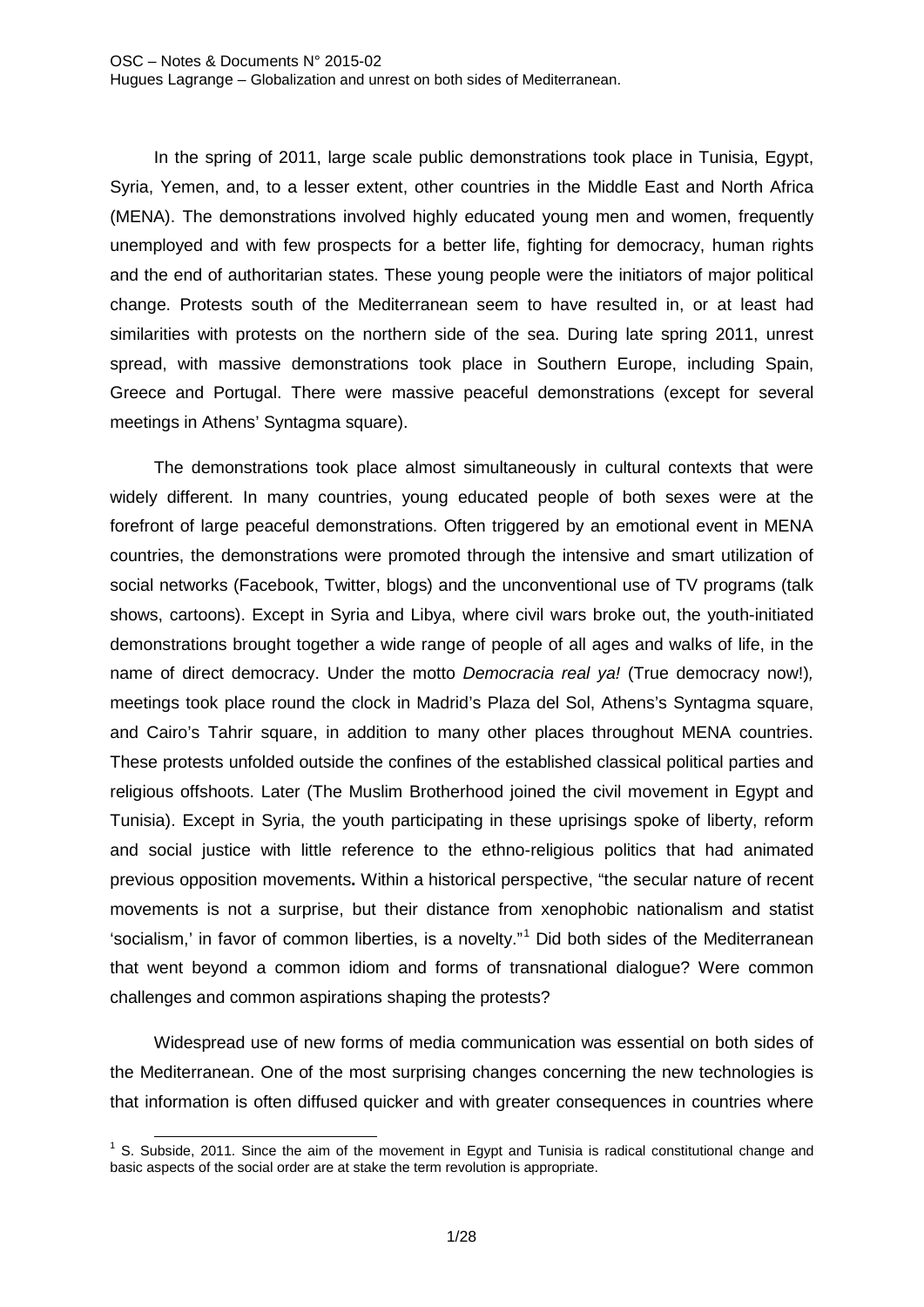### OSC – Notes & Documents N° 2015-02

-

Hugues Lagrange – Globalization and unrest on both sides of Mediterranean.

the previous technologies (landline telephones and electricity) are underdeveloped. The digital equipment (mobile phone and Internet access) gap between the two sides of the Mediterranean is narrow, and mobile phone subscription are sometimes even higher in MENA countries (namely in the Gulf states) than in Europe. Still, regarding IT utilization, countries affected by "Arab Springs" present widely different situations: in 2010, Tunisia and Egypt were among the most "tech-savvy civil societies," while Yemen and Libya were among the least (Hussain and Howard, 2013). The widespread diffusion of information technology was counterbalanced by widespread state instituted censorship, particularly in Iran, Egypt, Algeria, Libya and Saudi Arabia. On the whole, there are no obvious correlations between access to IT and the geography of the Arab Springs (see Figure a1 in the Appendix regarding the diffusion of mobile and Internet technologies and Figure 2 for places of unrest). Lisa Anderson, the President of the American University in Cairo, underlined that, "The important story about the 2011 Arab revolts in Tunisia, Egypt, and Libya is not how the globalization of the norms of civic engagement shaped the protesters' aspirations. Nor is it about how activists used technology to share ideas and tactics. Instead, the critical issue is how and why these ambitions and techniques resonated in their various local contexts."<sup>[2](#page-3-0)</sup> Though the patterns of the protests varied widely, there were common social dynamics. The massive demonstrations of 2011 followed years of growing unrest south of the Mediterranean. During the early 1990s in many MENA countries, human rights activists were isolated<sup>[3](#page-3-1)</sup> and the ruling elite, sustained by the income from oil and tourism, were able to suppress protest by using dictatorial means and making appeals to Arab pride and resentment against the West. The ability faded during the first decade of the  $21<sup>st</sup>$  century.

In Algeria, recurring Berber strife took place between 1988 and 2002; and in 2002 large Berber demonstrations to defend their linguistic and cultural rights were silenced. Labor unions were a crucial force in protests against the regime's privatization policies and the poor living standards of the working class, which culminated in 2003 and 2008. The Front Islamique du Salut's (FIS) 1992 defeat fostered years of increased fragmentation of civil society and prevented efforts to maintain a secular path devoid of democracy. Morocco had [hundreds of protests](http://carnegieendowment.org/publications/?fa=view&id=42394) involving labor unions, youth activists, and professionals demonstrating against unemployment, high prices, and poor living standards. [Uprisings in Tunisia](http://carnegieendowment.org/publications/?fa=view&id=42394) also occurred during the 2000s, with major demonstrations erupting in 2008 against a mining

<span id="page-3-0"></span> $2$  Anderson, 2011, stated that, "The demonstrations in Tunisia spiraled toward the capital from the neglected rural areas, finding common cause with a once powerful but much repressed labor movement. In Egypt, by contrast, urbane and cosmopolitan young people in the major cities organized the uprisings. Meanwhile, in Libya, ragtag bands of armed rebels in the eastern provinces ignited the protests, revealing the tribal and regional cleavages that have beset the country for decades."

<span id="page-3-1"></span><sup>3</sup> Popular Uprising and Arab Democratization, *International Journal of Middle East Studies*, vol. 32, 2000, 71-95.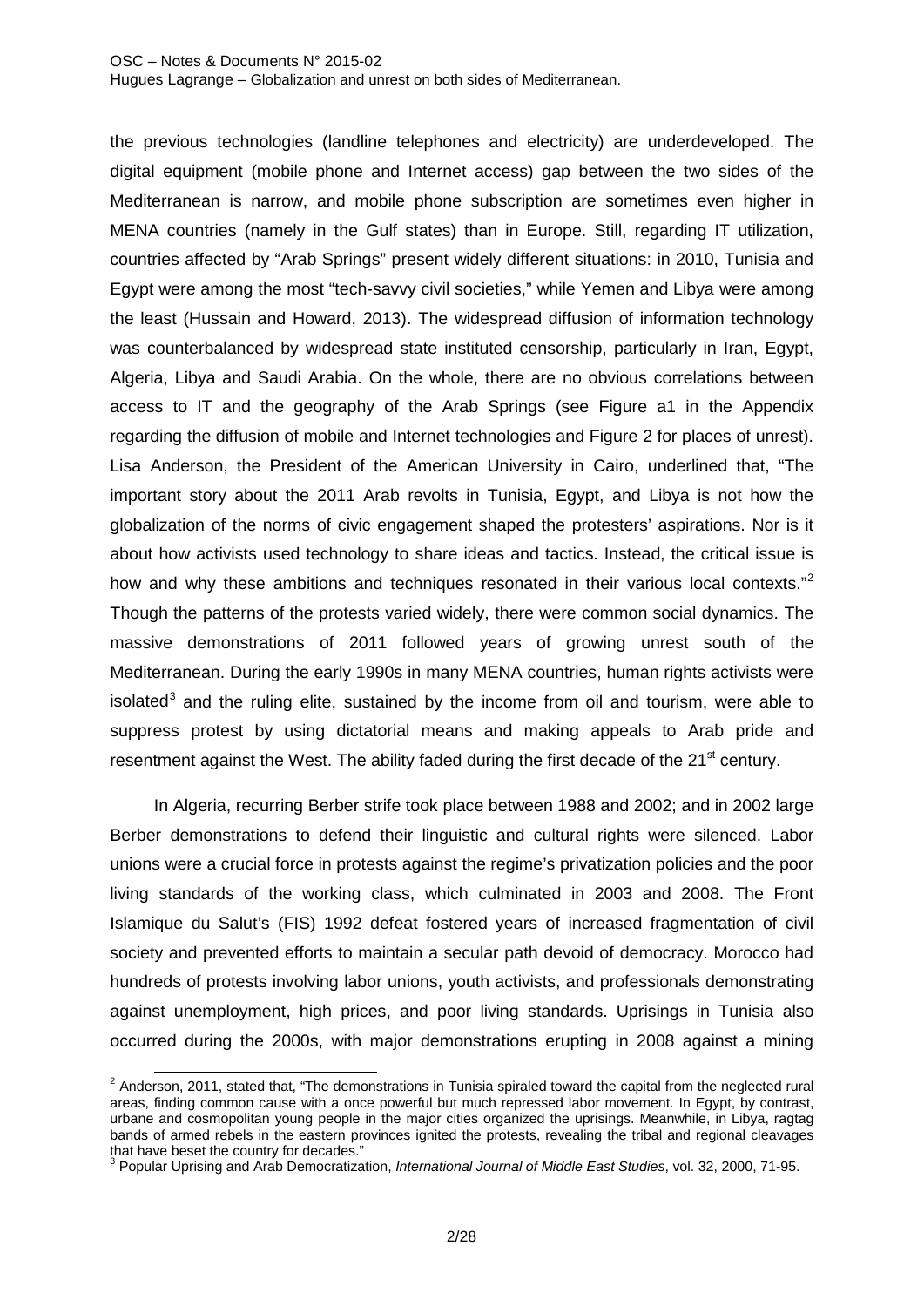company over issues of employee workplace standards. In Egypt, the *Kifaya* (Enough!) which movement emerged in 2004, called for an overhaul of the Mubarak regime; initially it failed to develop a mass following. Between 2004 and 2007, Egypt experienced [almost a](http://carnegieendowment.org/publications/?fa=view&id=42394)  [thousand demonstrations.](http://carnegieendowment.org/publications/?fa=view&id=42394) In the Gulf countries, mainly Kuwait and Bahrain, demonstrations and protests were primarily political in nature and relied heavily on clan alignments; only in 2011 did students play a more active role.<sup>[4](#page-4-0)</sup> Protests in Egypt, Algeria and Morocco were mostly socio-economic in nature and apparently lacked any political dimensions. These protests were nevertheless essential to demonstrating the salience of economic concerns to the working poor, as well as to the middle class and professionals. South of the Mediterranean, the political situation began to alter in the mid-2000s with the retreat of the American military from Iraq. A historical cycle was coming to an end. Emotional events, such as the death of Bouazizi (Tunisia), Khaled Said (Egypt) and the death of Dehra demonstrators in Syria, crystallized unrest in large portions of the population.

The 2011 protests in southern European countries were not preceded by movements analogous to those in MENA countries. During the early 2000s, in several northern European countries—the UK, France, the Netherlands, Denmark, Belgium—violent riots were recurrent involving large numbers of young immigrants from North Africa, and, in the UK, from the West Indies and Central Asia. With the exception of August 2011 events in the UK involving mostly youth from the West Indies; those from Northern and Eastern Europe did not take to the streets in 2011. In contrast to Southern European countries, Northern and Eastern European countries did not experience massive social protests by young educated people or those living in poor neighborhoods. Moreover, in spite of strong community ties, when protests and demonstrations occurred in the Maghreb and the Middle East in 2011, young immigrants from poor districts in Europe remained conspicuously silent.<sup>[5](#page-4-1)</sup> As such this double non-participation among northern minority and mainstream youths is meaningful.

Beyond the simultaneity of the occurrence of protests north and south of the Mediterranean and the use of shared idioms, the main reason to not consider each country as a unique entity is because the actors were mostly young educated people. This reason might seem trivial because youngsters often spearhead revolt and revolutionary processes, however, it has been three decades since they were at the forefront of general

<span id="page-4-0"></span><sup>&</sup>lt;sup>4</sup> N. Sika. The Arab Uprisings and The Rise of Secularism, March 17, 2011, http://themoornextdoor.com

<span id="page-4-1"></span><sup>&</sup>lt;sup>5</sup> Muslim NGOs like UOIF in France remained silent. There have been no significant spontaneous solidarity movements among the youth from North Africa and the Middle East. Neither the well-educated nor the underachieving youth of North-African ancestry in Europe have overtly manifested their sympathy, with the exception of Turkish and Black youths who are not closely tied to the Middle East and North Africa revolutionary processes.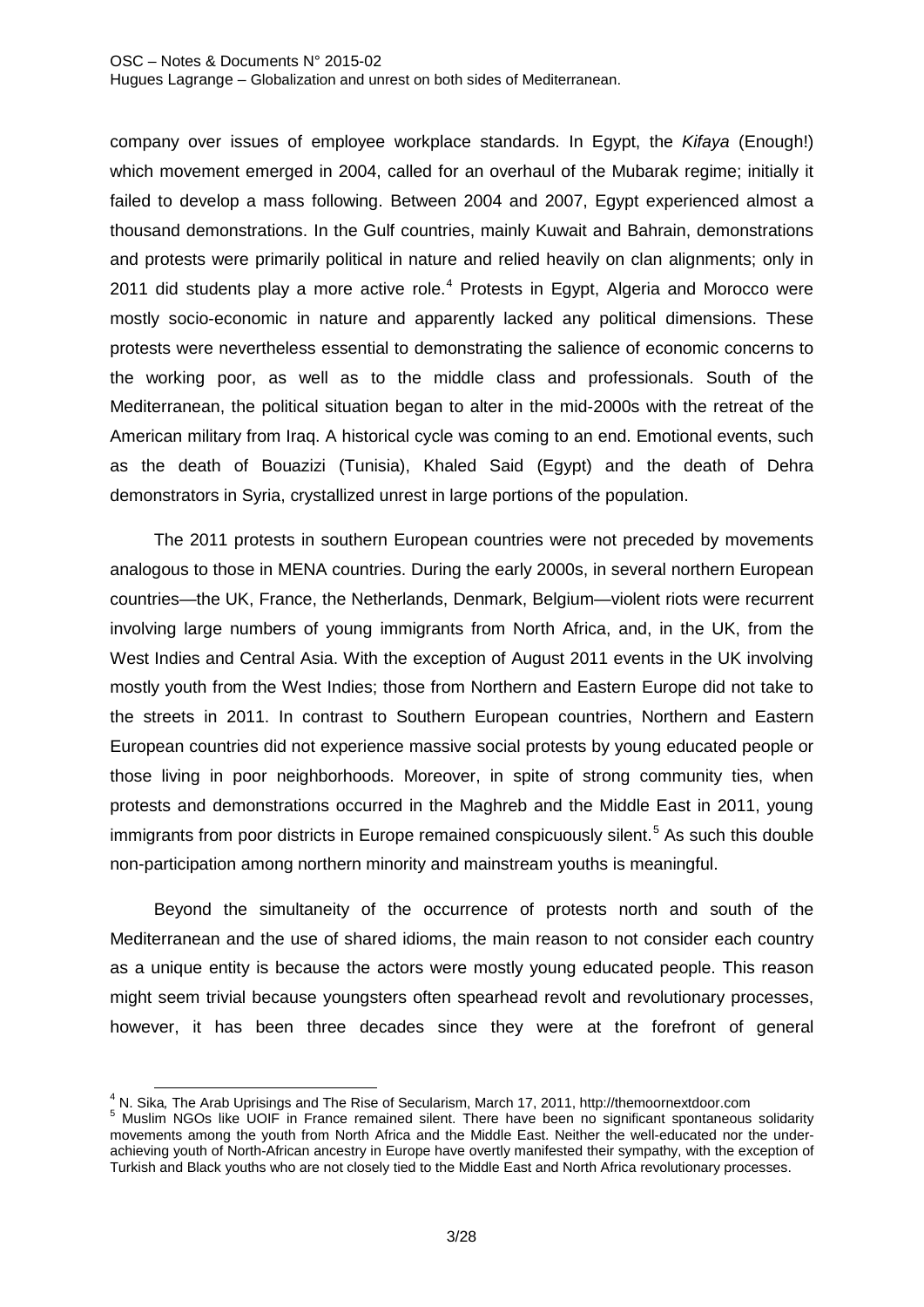demonstrations in Europe, and very little demonstrations involving young educated people in MENA countries before the 2000s.

## **A tentative socio-demographic framework of analysis**

If it is difficult to create a comprehensive framework for what happened in MENA countries; it is even more daring to try to grasp in the same framework the events on both sides of the Mediterranean. Many publications about the Arab Spring have comprehensively analyzed countries and their political stonewalling. Youth protests in countries south of the Mediterranean have been discussed often; much less is written on youth protests north of the sea, while comparisons of youth unrest and demonstrations on both sides are even rarer. It is difficult to articulate interpretations because, in spite of globalization, the two regions are divided by huge gaps in living standards and political functioning. What occurred on both sides of the Mediterranean during the spring of 2011 is certainly a globalized but still heterogeneous series of events. Unrest condenses the changes made at different levels, and several aspects came into play that each have their own"mode d'existence" (Latour, 2013).

I am interested here in the motivational aspects of the movements and not their immediate or long-term consequences. I will limit my review to point out the commonalities and the main elements of distinction brought to light by the "2011 springs." Is there a political narrative that bridges this hybridism or at least allows us to discuss the processes that resulted in upheavals?

To build a framework of analysis, at least one scenario, and hopefully several variants, must be used to describe what happened, taking into account long-term changes at different levels of the societies on each side of the Mediterranean during the last several decades. Without any desire to delineate the complex thread of motivations underlying these demonstrations and protests, I propose the hypothesis that the role played by the educated youth in MENA countries lacking democratic procedures could, by contrast, shed light on implications of the youth in the European context where civil liberties and regular democratic processes have—sometime only recently—been granted. These mobilizations reveal common challenges brought on by the globalization process and synchronized by the 2008 financial crisis and its consequences. My argument is that: 1) if two dimensions—freedom and distributive justice—have different weight north and south of the Mediterranean, these massive demonstrations have revealed convergent stakes, at least among educated youth on both sides; 2) in Northern European countries, there is a strict separation between two fractions of the youth which hampered unification and thus large-scale protests, and that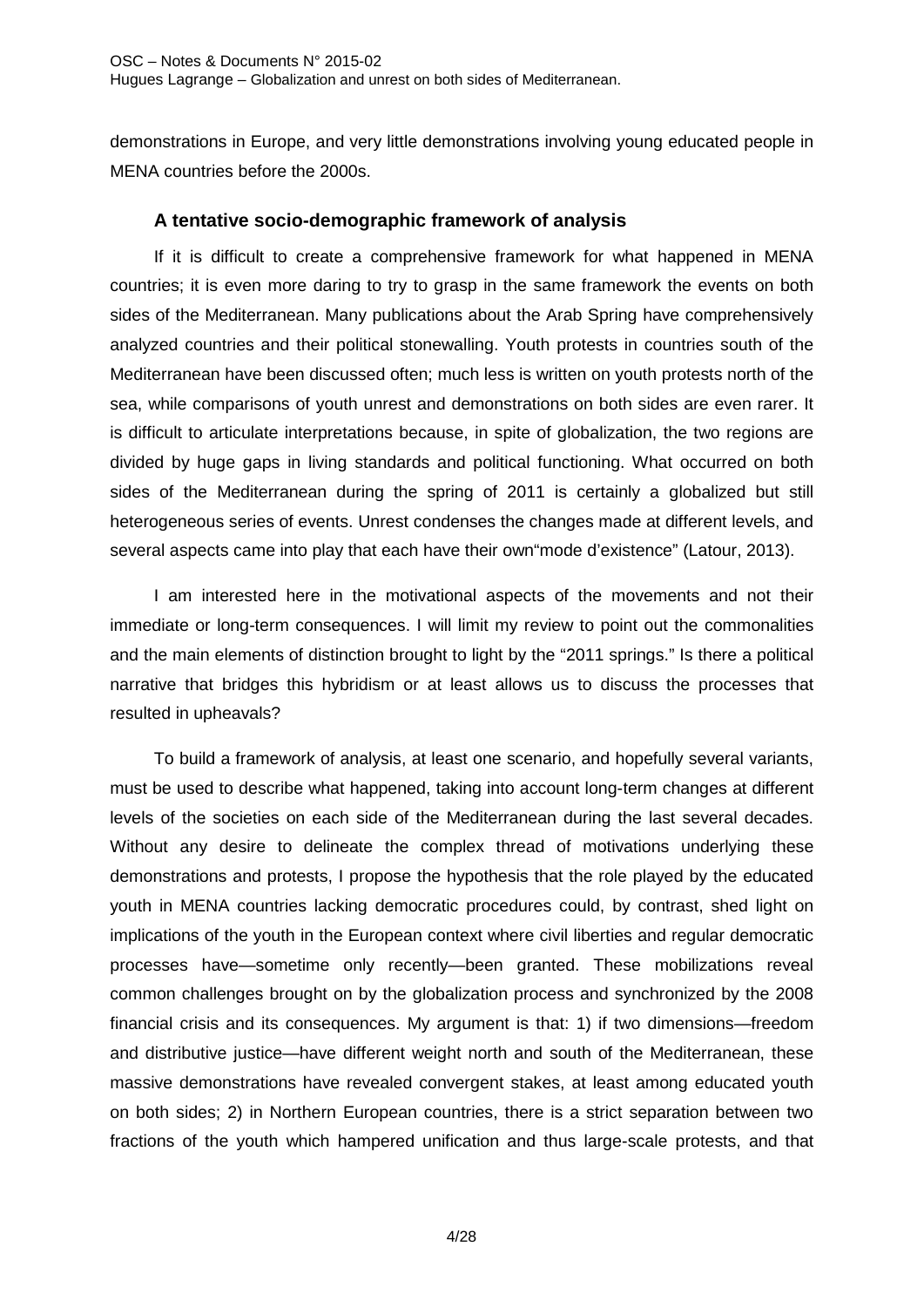such a split does not exist in Southern European countries; 3) in MENA countries, the youth's ability to unite other age segments, at least in silent support, has been a key factor in spreading the mobilization and inhibiting, to a certain extent the capacity of governments to resort to violent repression.<sup>[6](#page-6-0)</sup>

To understand the dynamics of protest in the second section I will consider some of the more general protest conditions.<sup>[7](#page-6-1)</sup> Especially in countries south of the Mediterranean, where demonstrations are often harshly repressed, it is necessary to consider the legitimacy of the protests, or conversely, the breach in the legitimacy of the power in place. I will start by assembling elements of comparison of the youth situation and their life prospects. The ILO databases provide a systematic account of more than 150 countries of the labor force, the activity rate and unemployment rates according to sex, age and education levels. Obviously the quality of the data and the temporal scope varies. For MENA countries, the UNESCO-ESCWA reports provide some elements of comparison regarding the unemployment of people with basic and tertiary education from 2000 to 2010. To take into account the evolution of education, I have used the Barro-Lee dataset on education, which is a systematic attempt to describe with homogeneous indicators education levels since mid-twentieth century across the majority of countries in the world.<sup>[8](#page-6-2)</sup> World fertility surveys are easily accessible and show the relative importance of age groups.

# **Youth demography**

Let us look at the basic factors that are likely to account for the dynamics observed on both sides of the Mediterranean. Which countries were involved? Why these countries and not others? Why did the protests take place in the early 2010s?

The first argument given to explain the wave of youth protests in the MENA region is the demographic bulge of youth coming of age. During the last decades of the  $20<sup>th</sup>$  century, while the proportions of youth of working age differed widely on both sides of the sea, the socio-demographic gap between countries north and south of the Mediterranean was strongly narrowed through a combination of reduced fertility rates and increased education levels in MENA countries. This provided the basis for a partial social convergence with

 $<sup>6</sup>$  In Sanaa. Yemen in 2011, the repression was particularly harsh.</sup>

<span id="page-6-1"></span><span id="page-6-0"></span>Figures after several attempts, I cannot see the usefulness in putting together elements located on different levels<br>into a statistical model, even with the appropriate weights.

<span id="page-6-2"></span>The benchmark figures on school attainment (599 census/survey observations) are collected from census/survey information, as compiled by UNESCO, Eurostat, and other sources. The census/survey figures report the distribution of educational attainment in the over-15 population by sex and by five-year age segment, for most cases, in six categories: no formal education, incomplete primary, complete primary, lower secondary, upper secondary, and tertiary.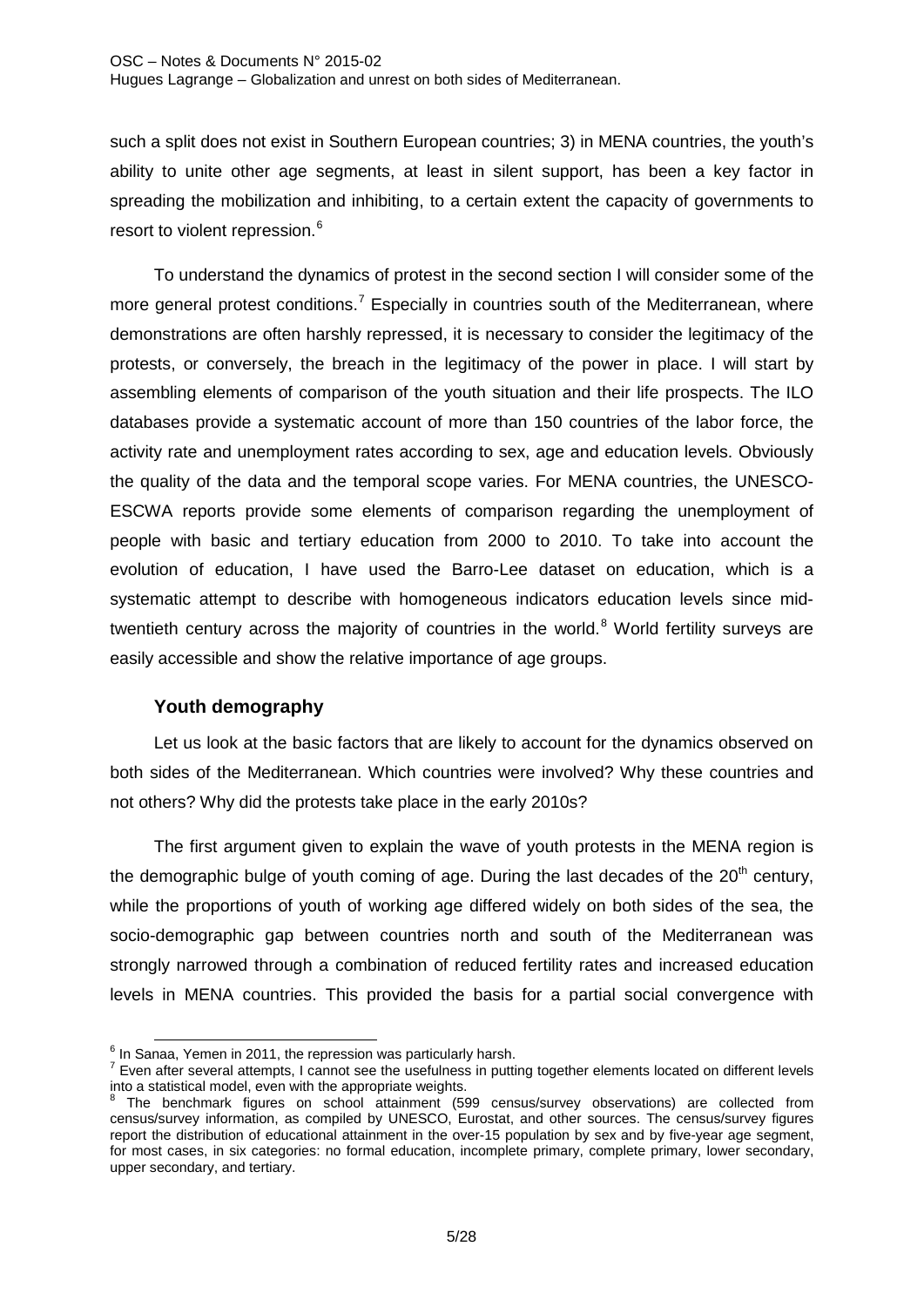#### OSC – Notes & Documents N° 2015-02 Hugues Lagrange – Globalization and unrest on both sides of Mediterranean.

Europe. We witness on one hand, divergences in Europe in response to globalization, on the other, a narrowing gap between MENA and Southern European countries. In most MENA countries, fertility rates were fairly high during the mid-1960s, with women having an average of seven children, except for Lebanon where the rate was around 5.5. Forty years later, the fertility rates in 2005 varied between 3.0 and 3.5 in Egypt, Syria, Jordan, Saudi Arabia, the U.A.E., and were below 2.5 in Libya, Maghreb and Lebanon. (Yemen and Mauritania are excluded since they have not experienced a demographic transition). Since the mid-1970s, most MENA countries have experienced a rapid decline in fertility rates, which led to rates not so conspicuously different on both sides of the Mediterranean in the early 2000s.





Source: World Fertility Survey and US Census Bureau, 2008.

Despite these convergences, because of the lag effects of fertility rates on youth population, demographic proportions of young people diverged greatly from one side of the Mediterranean to the other in the 2000s. In MENA countries, numerous cohorts born before the 1980s came of age in the 2000s; the youth bulge is a smooth curve reaching its apex approximately around 2005. Because of different speed of demographic transition, the variation of the share of youth among the working age population is large and the differences in this respect between "young" countries and "older" ones could have been a discriminating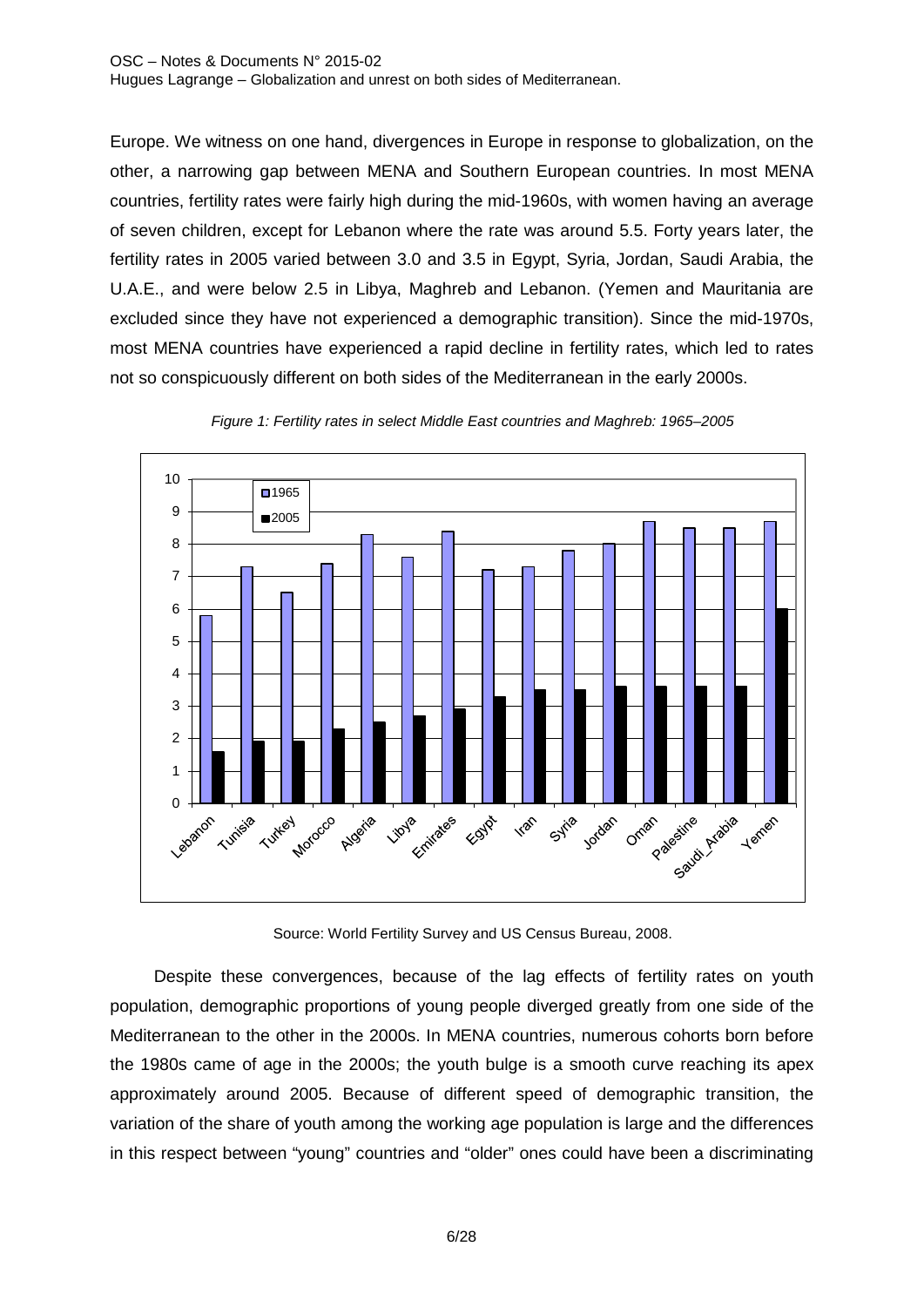factor of protest. Were these demographic differences precisely associated with waves of protest? The Arab Springs demographically affected young countries (five of the youngest countries experienced large movements in 2011), most of which, but not all, accomplished their modern demographic transition between 1980 and 1990. Countries where the number of 15–24 year-olds was over 25%, like Jordan and Morocco, experienced some demonstrations, but to a far lesser extent than Tunisia or Egypt. Meanwhile, "young societies," such as Algeria and Saudi Arabia, remained quiet despite their youth bulge. Among the Gulf States, only Bahrain participated in the protest events. Thus while population growth may help identify countries where protests are most likely to occur, it is far from conclusive.

*Those countries affected by massive protests and demonstrations are in bold letters.*

|             | 15<17%       | 17<18%   | 18<19%             | 19-20%   | $>20\%$ , $<26\%$ | 26-31%      | $>31\%$      |
|-------------|--------------|----------|--------------------|----------|-------------------|-------------|--------------|
| Europe      | Greece       | Austria  | Belgium            | Estonia  | Lithuania         |             |              |
|             | Italy        | Croatia  | Denmark            | France   | Poland            |             |              |
|             | Portugal     | Czech    | <b>Finland</b>     | Norway   | Sweden            |             |              |
|             | <b>Spain</b> | Republic | Hungary            | Slovakia |                   |             |              |
|             |              | Germany  | Ireland            | United   |                   |             |              |
|             |              |          | <b>Netherlands</b> | Kingdom  |                   |             |              |
| <b>MENA</b> | U.A.E.       | Qatar    |                    | Bahrain  | Kuwait            | <b>Iran</b> | Algeria      |
| countries   |              |          |                    |          | Oman              | Lebanon     | Egypt        |
|             |              |          |                    |          |                   | Morocco     | Iraq         |
|             |              |          |                    |          |                   | Tunisia     | Jordan       |
|             |              |          |                    |          |                   | Saudi       | Palestine    |
|             |              |          |                    |          |                   | Arabia      | <b>Syria</b> |
|             |              |          |                    |          |                   | Turkev      | Yemen        |

Source: UN World Fertility Surveys compiled by ILO.

The italicized countries were not as involved as those in bold. However, they could be considered as having experienced demonstrations and protest to a certain extent. If, for MENA countries, youth demography is insufficient to characterize the geography of protests, for Europe it is completely misleading. In Europe, the youth bulge occurred a long time ago, in the late 1960s and early 1970s. After that time, demographic rates evolved without showing any north-south gradient: some of the fertility rates in Southern Europe at the time were among the lowest. And yet in the spring 2011, unrest spread mostly in the Southern European countries of Greece, Spain, and Portugal. Demonstrations have arisen in countries where young people are even a smaller fraction of the working age population than in Northern and Eastern European countries. In addition, the variation of the percentage of

*Figure 2: Distribution of countries according to % of youth (15–24) in the working age population in European and MENA countries.*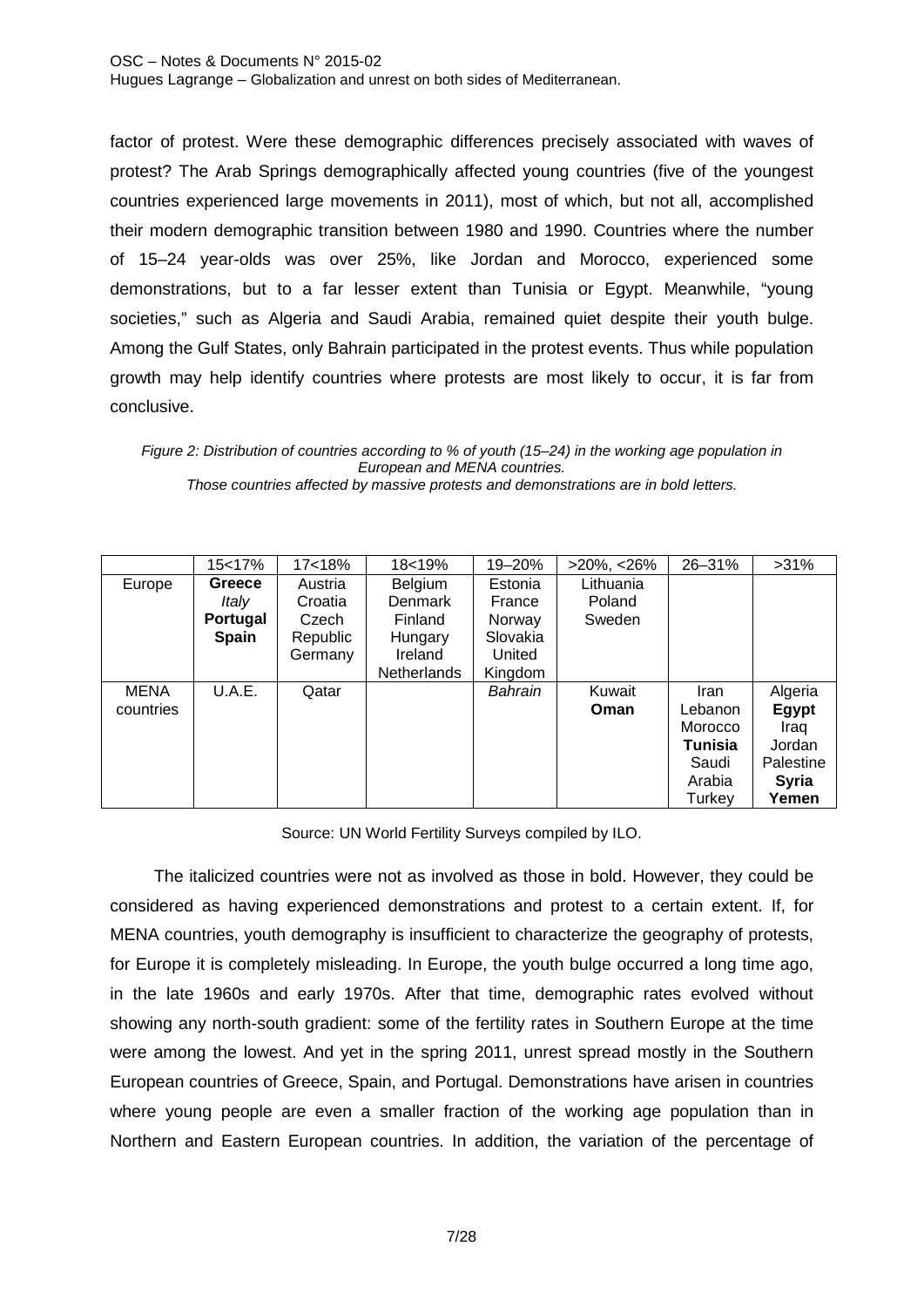youth is very narrow in Europe. In Italy, where the 15-24 year old segment is small, no massive demonstrations took place (but Berlusconi's ejection and the Five Star protests do have some of the characteristics seen in other southern countries).<sup>[9](#page-9-0)</sup> If a common ground between these protests on both sides of the sea exists, it is not defined by the youth demography; thus, to understand the roots and meaning of the protest, other aspects must be taken into account.

## **Socio-economic context of protests**

One argument given to explain protests in MENA countries is that youth perspective in terms of employment was bleak; this argument has been given also in Europe (see ILO reports, Word Bank Statistics, UNESCO statistical committee, Mesiano 2012, Ajbilou and Boudirba 2011, Campante and Chor, 2012). In MENA countries between 2000 and 2011, while the youth unemployment rate hovered around 25%, which was much more than that in Europe, there was no clear trend. In Algeria, despite the wealth of oil resources and major improvements in health and education over the past few decades, the social and economic systems have not evolved in a way that effectively meets the changing needs of the country's rapidly growing young population. In Egypt and Tunisia, both of which are deprived of oil, population growth has exceeded job growth, with the exception of jobs in the tourism industry for the new educated class. Considering the level of unemployment, MENA countries were good candidates for unrest, but 2010 and 2011 were not the precise moments indicated by unemployment figures. Conversely, in Europe, changes in youth unemployment levels in 2009–2010 could have triggered the protests. At least when considering aggregated data, unemployment soared during the 2000s, climbing from 12% to 18% after the 2008 financial crisis. Therefore the brutal increase in unemployment rates could explain the timing of the protests. However, unemployment does not account for the fact that countries such as Ireland, France, Denmark, and several eastern European countries, which have seen soaring unemployment rates, were not involved in the massive protests. Leaving aside the question of "when," let us try to examine more specifically the question of "who."

<span id="page-9-0"></span><sup>&</sup>lt;sup>9</sup> More surprisingly, during the summer of 2011 in the UK, riots exploded involving native-born poor British and immigrant youths from Africa, the West Indies and Central Asia. This was similar to France in 2005-2006, when violent clashes erupted among students protesting fee hikes and poor youth intervened. Violence and division between different youth segments gave these events a different character from the *Indignados* protests in Southern European countries.  $\overline{a}$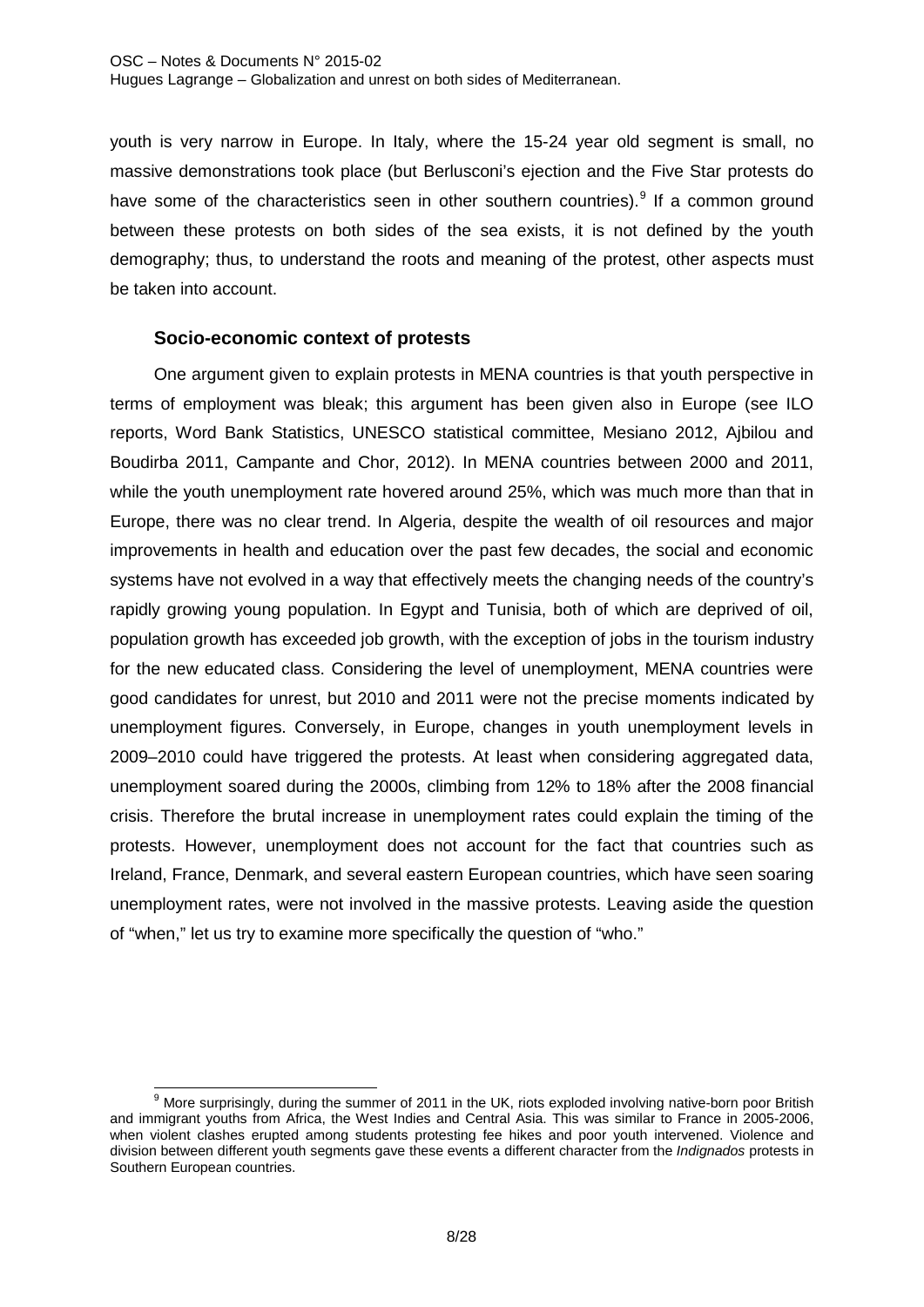|                               | 2000  | 2007  | 2008  | 2009  | 2010  | 2011  |
|-------------------------------|-------|-------|-------|-------|-------|-------|
| EU and developed<br>countries | 13.5% | 12.5% | 13.3% | 17.3% | 18.1% | 18.0% |
| Middle East                   | 24.0% | 24.8% | 25.7% | 25.2% | 25.4% | 26.5% |
| North Africa                  | 28.7% | 23.8% | 23.0% | 23.6% | 23.1% | 27.9% |
| World                         | 12.7% | 11.6% | 11.7% | 12.6% | 12.7% | 12.6% |

*Table 1: Youth (15–24) unemployment rates in main regions of the world during early 2000s.*

Source: ILO and World Bank Statistics, 2012.

More specific characteristics of unemployment must be taken into account. During recent decades, rising oil prices facilitated generous welfare services (education, health, housing) and elevated revenues for a fraction of the middle classes. But in many MENA countries, the number of qualified jobs provided domestically was insufficient and a significant portion of educated youth resorted to exile in foreign countries.

Unlike most northern regions of the world, unemployment rates in the MENA region are highest amongst the educated youth.[10](#page-10-0) Several ILO reports have cited this. For instance, in Morocco the unemployment rate for educated urban youth is over 1.5 times the uneducated rate (64% vs. 40% in 2005) and three times higher in rural settings (34% vs. 11%).[11](#page-10-1) To check the unemployment nexus more systematically, we plotted the unemployment ratio (tertiary educated youth vs. primary educated youth on the vertical axis) against the unemployment rate (maximum male/female under 25 on the horizontal axis). The two conditions—a youth unemployment rate over 30% and a ratio of tertiary educated unemployed youth to primary educated unemployed above 2.0—broadly point to those MENA countries that faced massive protests, with one conspicuous exception (Saudi Arabia) and one less conspicuous exception (Algeria), considering these criteria (see Figure 3, northeast quadrant).

<span id="page-10-0"></span><sup>&</sup>lt;sup>10</sup> "This situation is typical in countries where education and training systems are not adequately linked to the skills required by the economy, including its most promising growth sectors. Graduates, misinformed about the country's working conditions and requirements, may have educational profiles that are inconsistent with reality. This makes it difficult to enter the labor market. Based on a survey of 1,500 youth and 1,500 employers in Egypt, Jordan, Morocco, Saudi Arabia, and Yemen, a report by the International Finance Corporation and the Islamic Development Bank shows that the skills and knowledge taught in Arab schools often have little or no connection to labor market needs." [\(http://www.makingitmagazine.net/?p=6094\)](http://www.makingitmagazine.net/?p=6094).<br>
<sup>11</sup> See B. Boudarbat, A. Ajbilou, Youth Exclusion in Morocco: Context, Consequences, and Policies, 2007.  $\overline{\phantom{a}}$ 

<span id="page-10-1"></span>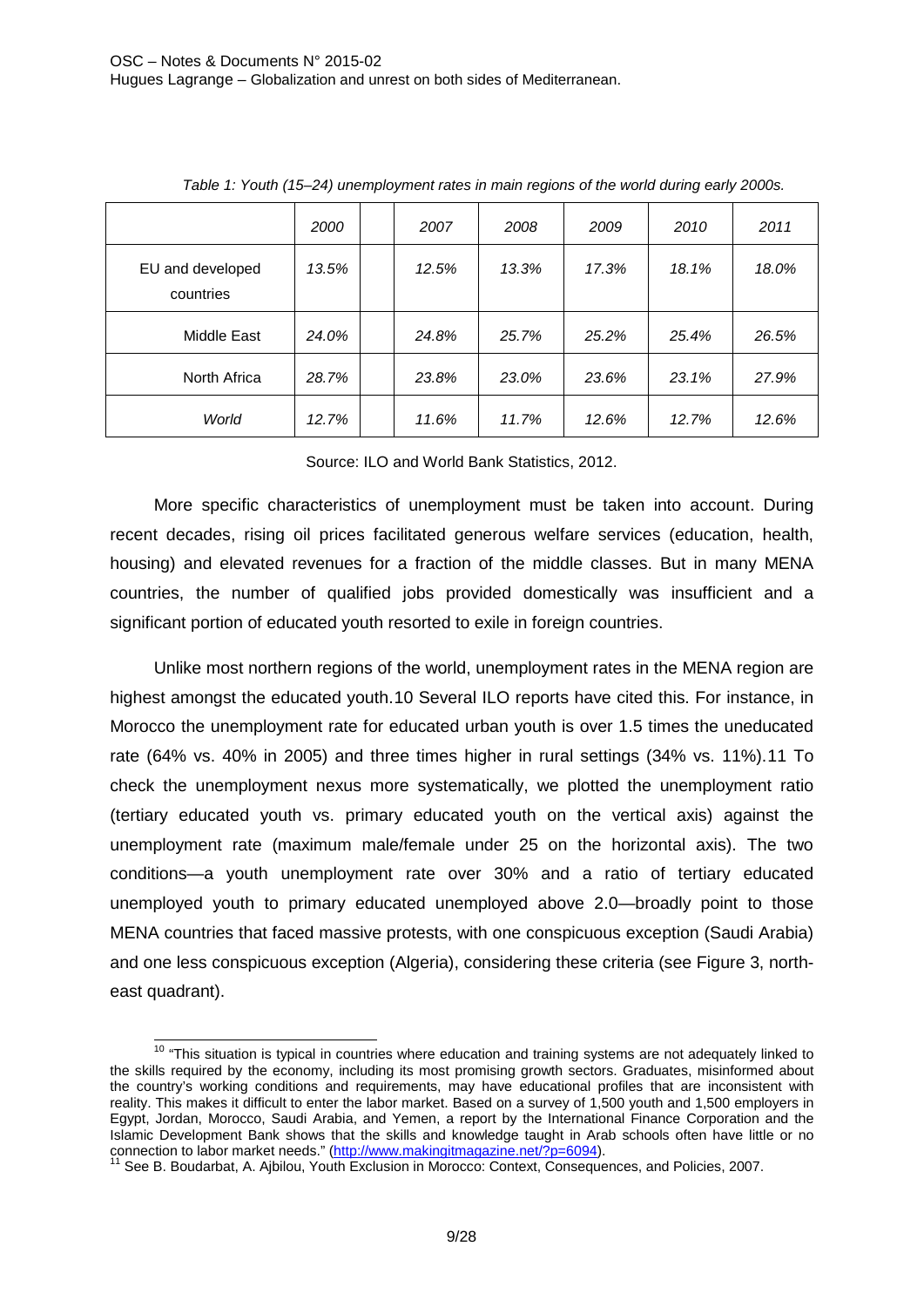In Europe, the same combination of unemployment variables points to the countries that experienced widespread protests in 2011 (i.e. the Indignados, or outraged, movements). One part-exception is Italy, which has experienced political turmoil beyond the massive 2011 demonstrations. While high unemployment of educated youth was less common in Europe as a whole, it was distinctively seen in Southern Europe. In 2000, the unemployment rates in both Greece and Spain were almost identical for educated and uneducated youth. While the unemployment rate for uneducated youth has increased faster over the last 10 years, especially in Spain, the ratio of educated unemployed to uneducated unemployed remains high. In contrast, in most Northern and Eastern European countries, the educated unemployment level oscillates between one-third and one-fifth of the uneducated level. In those countries, education protects against unemployment. Moreover, in several Northern countries—the Netherlands, Austria, and Germany—overall low unemployment rates may have prevented the protests (Appendix, Table a1).

The data represented in Figures 3 and 4 suggest that the role of the unemployment ratio between educated and uneducated youth in association with the overall youth unemployment rate plays a central role in the protests. If we want to capture the specific frustrations of educated people, we might consider as a direct incentive of the demonstrations the relative percentage of unemployed educated youth compared to uneducated youth $12$ .

<span id="page-11-0"></span> $12$  We could also consider the cross product of youth unemployment by this ratio. However, the product of average youth unemployment multiplied by the percentage of educated youth could be very different from the percentage unemployed with different level of education, because in many MENA countries high unemployment rates are specific to educated youth. 1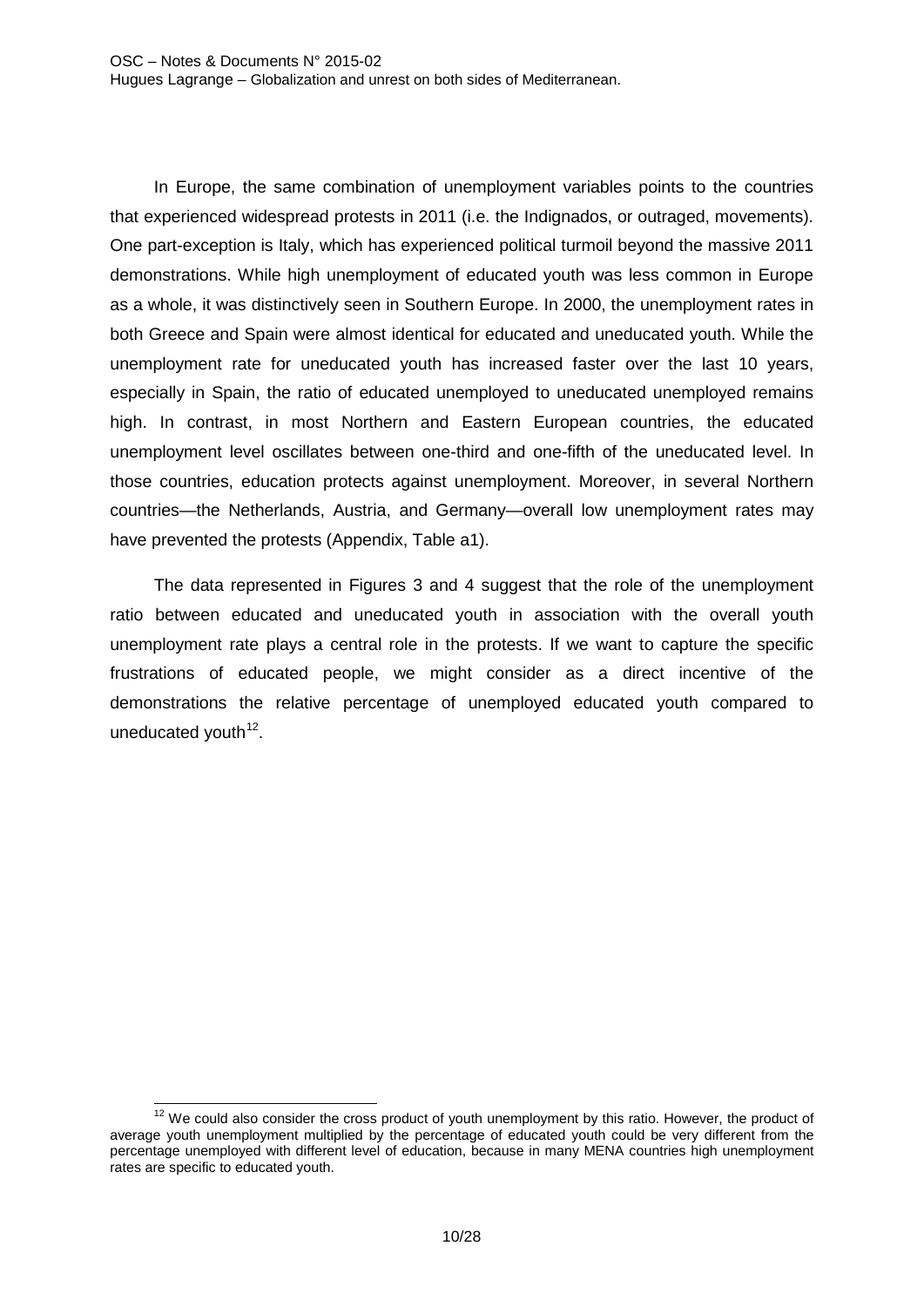

*Figure 3: MENA 2007–2010: unemployment ratio of tertiary educated vs. primary according to unemployment rate (maximum male/female <25 years)*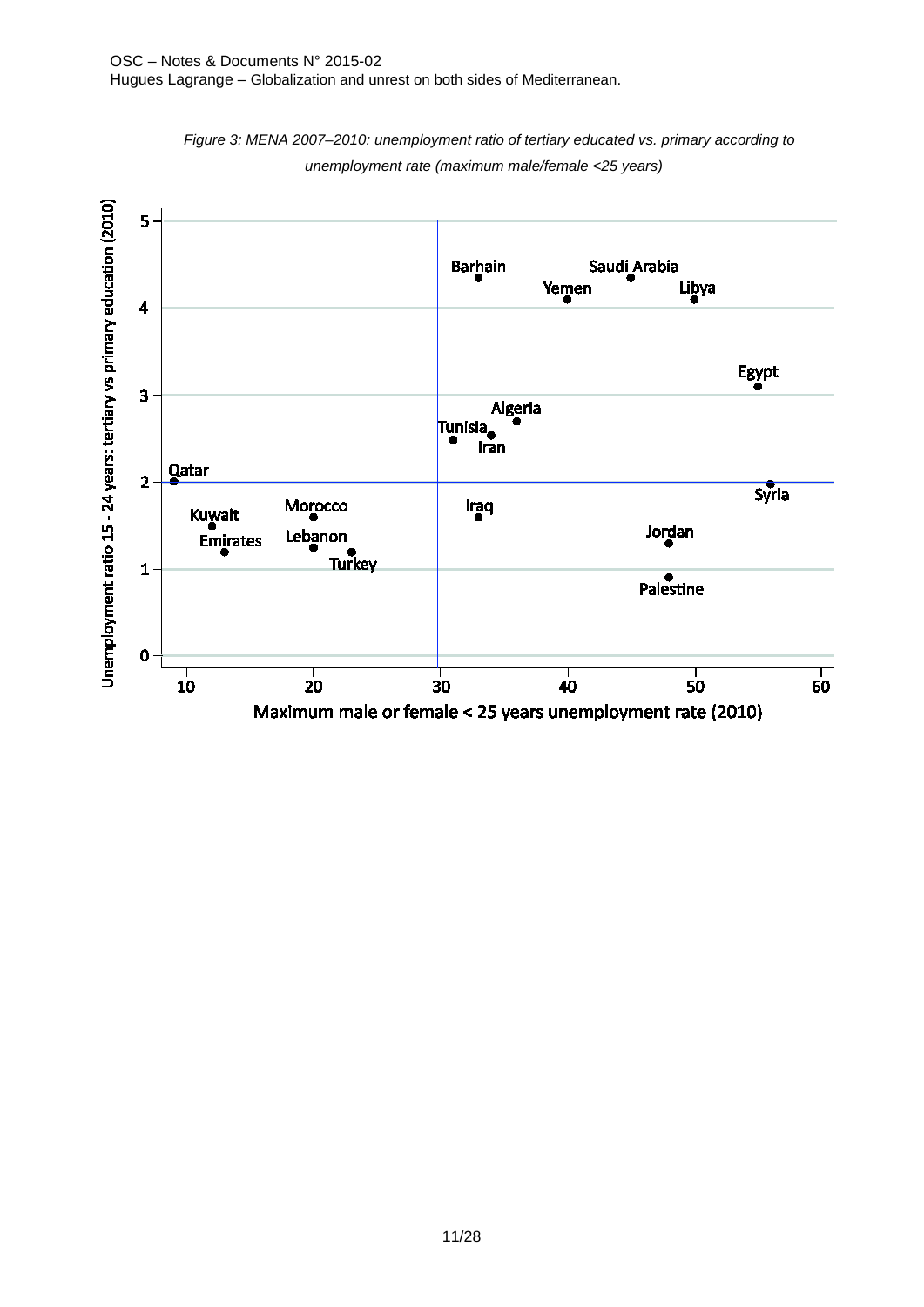



We have summarized the interplay of these variables in regressions, taking as an outcome the massive unrest and demonstration in 2011. Most accounts of the Arab Springs involve Egypt, Libya, Oman, Syria, Tunisia, and Yemen. In addition, we built an alternative analysis that includes Bahrain and Saudi Arabia in the list of countries affected by protests. By the same token, we have in a variant added Italy to the core of those Southern European countries (Greece, Portugal, and Spain) involved in the *Indignados* movements. In every models, the contribution of the unemployment ratio between tertiary educated and primary educated is fairly significant. Conversely, the percentage of the youth population of working age is not a statistically significant determinant of protests except in one of the analyses. In Models 2 and 2b, high youth unemployment rates contribute significantly to the protests. In order to take into account the different situation of women and men, we have introduced gender specific unemployment rates in Europe and MENA (analysis not presented). As we have seen, a salient aspect of the modernization process is the increasing size of the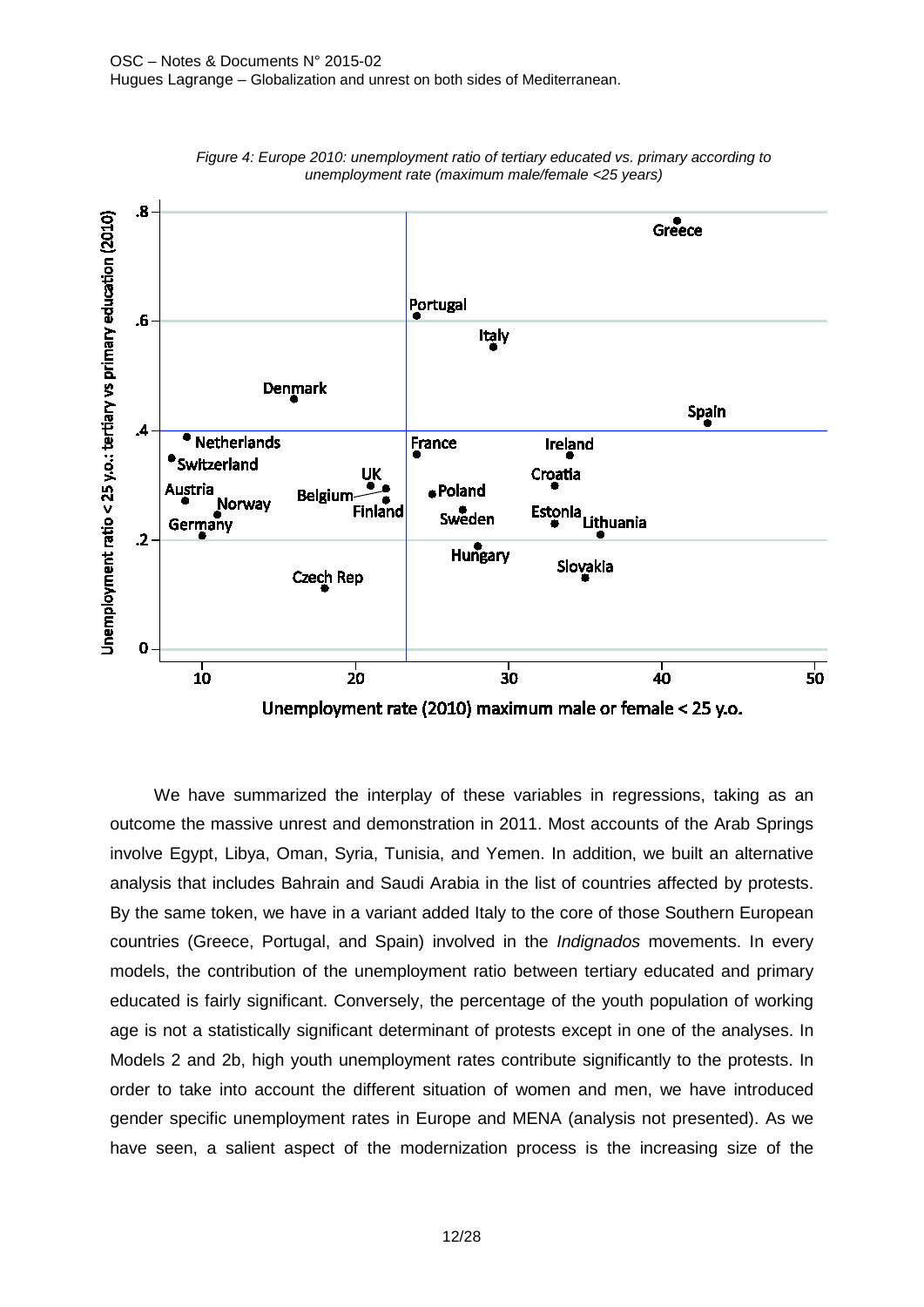educated population. One of the hypotheses linked to educated youth involvement in demonstrations leads us to take into account the size of the population that could claim qualified jobs.

|                                                             | protests 1 |      | protests 2 |      | protests 2b |      | protests 4 |      |            | protests 5 |
|-------------------------------------------------------------|------------|------|------------|------|-------------|------|------------|------|------------|------------|
|                                                             | Coef       | se   | Coef       | se   | coef        | se   | Coef       | se   | Coef       | se         |
| 15-24 y.o.<br>as % of 15-64 y.o.                            | 0.01       | 0.07 | $-0.19$    | 0.11 | $-0.25**$   | 0.08 | $-0.05$    | 0.06 | 0.02       | 0.07       |
| Youth unemployment<br>rate<br>2008-2010<br>(max. men/women) | $0.09*$    | 0.04 | $0.26***$  | 0.07 |             |      | 0.04       | 0.03 | $0.10*$    | 0.05       |
| Europe*<br>Unemployment ratio<br>tertiary vs. primary       | 8.86**     | 3.09 | $16.77***$ | 3.97 |             |      | $4.45*$    | 2.07 | 12.62***   | 2.95       |
| MENA*Unemployment<br>ratio tertiary vs. primary             | $0.98**$   | 0.35 | $2.99***$  | 0.71 |             |      | $0.90**$   | 0.34 | $1.17***$  | 0.39       |
| MENA: Youth<br>unemployment rate<br>2008-2010               |            |      |            |      | $0.14*$     | 0.06 |            |      |            |            |
| Europe: Youth<br>unemployment rate<br>2008-2010             |            |      |            |      | $0.18***$   | 0.05 |            |      |            |            |
| Unemployment ratio<br>tertiary vs. primary                  |            |      |            |      | $1.89***$   | 0.55 |            |      |            |            |
| Constant                                                    | $-7.64**$  | 2.55 | $13.50***$ | 2.90 | $-2.70$     | .86  | $-2.89$    | 1.61 | $-9.15***$ | 2.64       |
| Pseudo R2                                                   |            | 0.63 |            | 0.84 |             | 0.71 |            | 0.47 |            | 0.69       |
| Number of observations                                      |            | 42   |            | 42   |             | 42   |            | 42   |            | 42         |

*Table 2: Europe and MENA countries in 2011. Outcome: occurrence of massive protest movements and/or revolution (robust probit models, coef.)*

Note: \*\*\* p<0.001, \*\* p<0.01, \* p<0.05

List of protest countries taken in account in the different models 1, 2, 3, 4. 1: Egypt, Libya, Oman, Syria, Tunisia, Yemen; Greece, Portugal, Spain 2: Egypt, Libya, Oman, *Saudi Arabia*, Syria, Tunisia, Yemen; Greece, Portugal, Spain 3: *Bahrain*, Egypt, Libya, Oman, Syria, Tunisia, Yemen; Greece, Portugal, Spain 4: Egypt, Libya, Oman, Syria, Tunisia, Yemen; Greece, *Italy*, Portugal, Spain

In northern and eastern European countries there was no youth unity because the unemployment rate among educated youth was much lower than among uneducated youth,; indeed, violent fights broke out between educated and uneducated youth in 2010 and 2011 in France and the UK. After the 2008 financial crisis, unemployment levels soared. In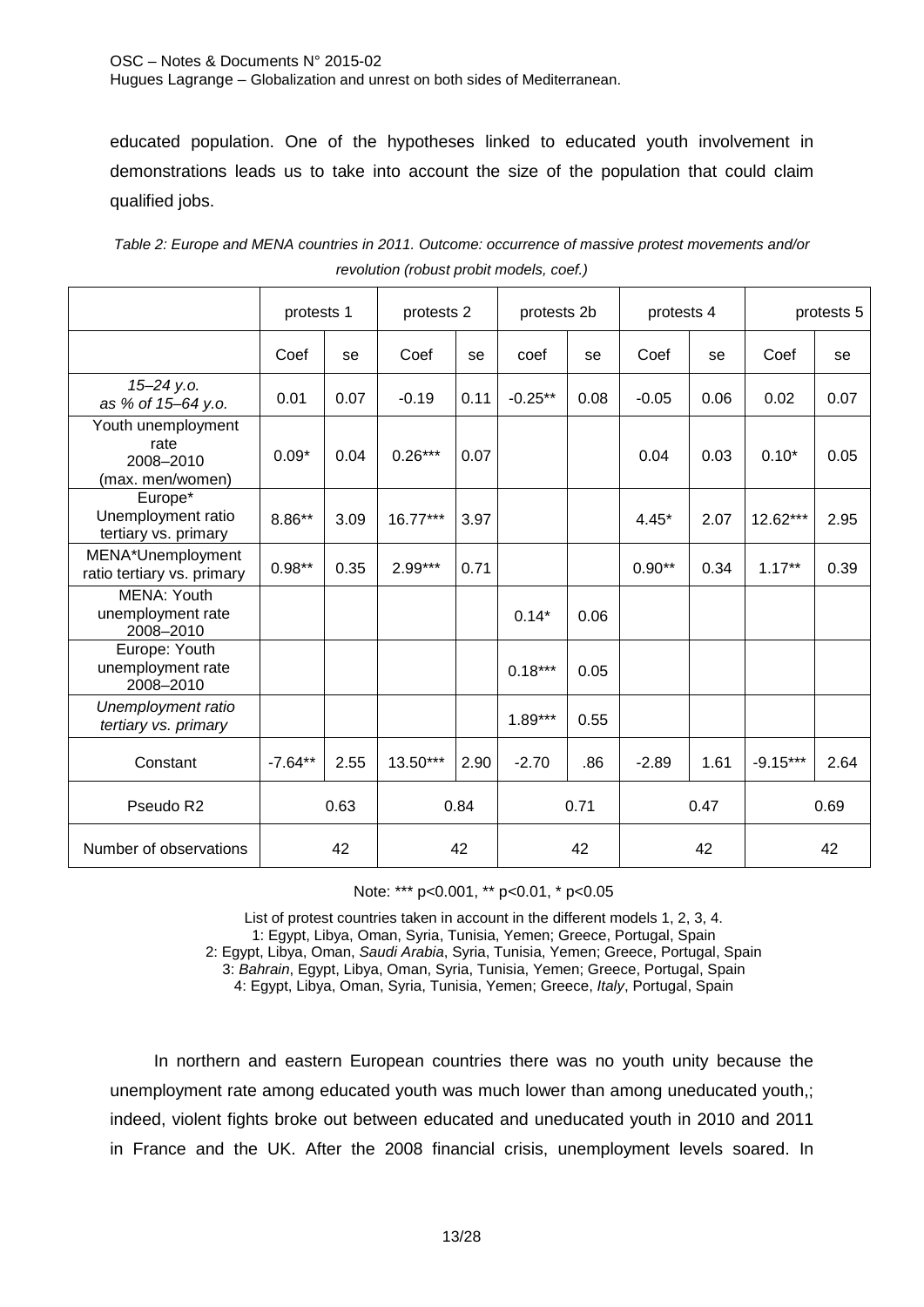#### OSC – Notes & Documents N° 2015-02 Hugues Lagrange – Globalization and unrest on both sides of Mediterranean.

Southern European countries, during the early 2000s and even up to the 2010s, the unemployment rates of educated youth remained closer to the uneducated ones, counting for at least half the unemployment rate of non-graduates. In Northern and Eastern countries, the tertiary educated unemployment rate was about one-fifth of youth with only a primary education level (Appendix, Table a1). n this respect youth of different backgrounds shared in Spain, Portugal, and Greece, a common fate; both the educated and uneducated alike found themselves in a bad position. This could explain their involvement in the *Indignados*  movements in Spain, their even stronger involvement in Greece and also in Portugal, all of which were countries strongly affected of the financial crisis. From a socio-economic viewpoint, Italy should also have taken part in the Southern European protests, as shown by equation 4, table 2. Political insurgency did eventually take place in Italy, but no massive demonstrations occurred. The case of Ireland, remains different despite rising unemployment levels because the high unemployment rates did not greatly affect the educated. Moreover, with the Western recession, there were fewer possibilities of finding well-paying jobs abroad. Educated youth facing unemployment were in a situation of double foreclosure on their prospects.

Following suggestions from Campante and Chor (2012), I have taken into account the *changes* in the percentages of 15–24 year-olds with secondary or tertiary educations between 1980 and 2010 (Table 3). I have tested the cross product of youth unemployment rates and percentages of youth with secondary or tertiary education, and the product of youth unemployment rates by the increases in percentages of educated youth, across recent decades. In these models, the percentages of unemployed youth under 25 years old have also been included.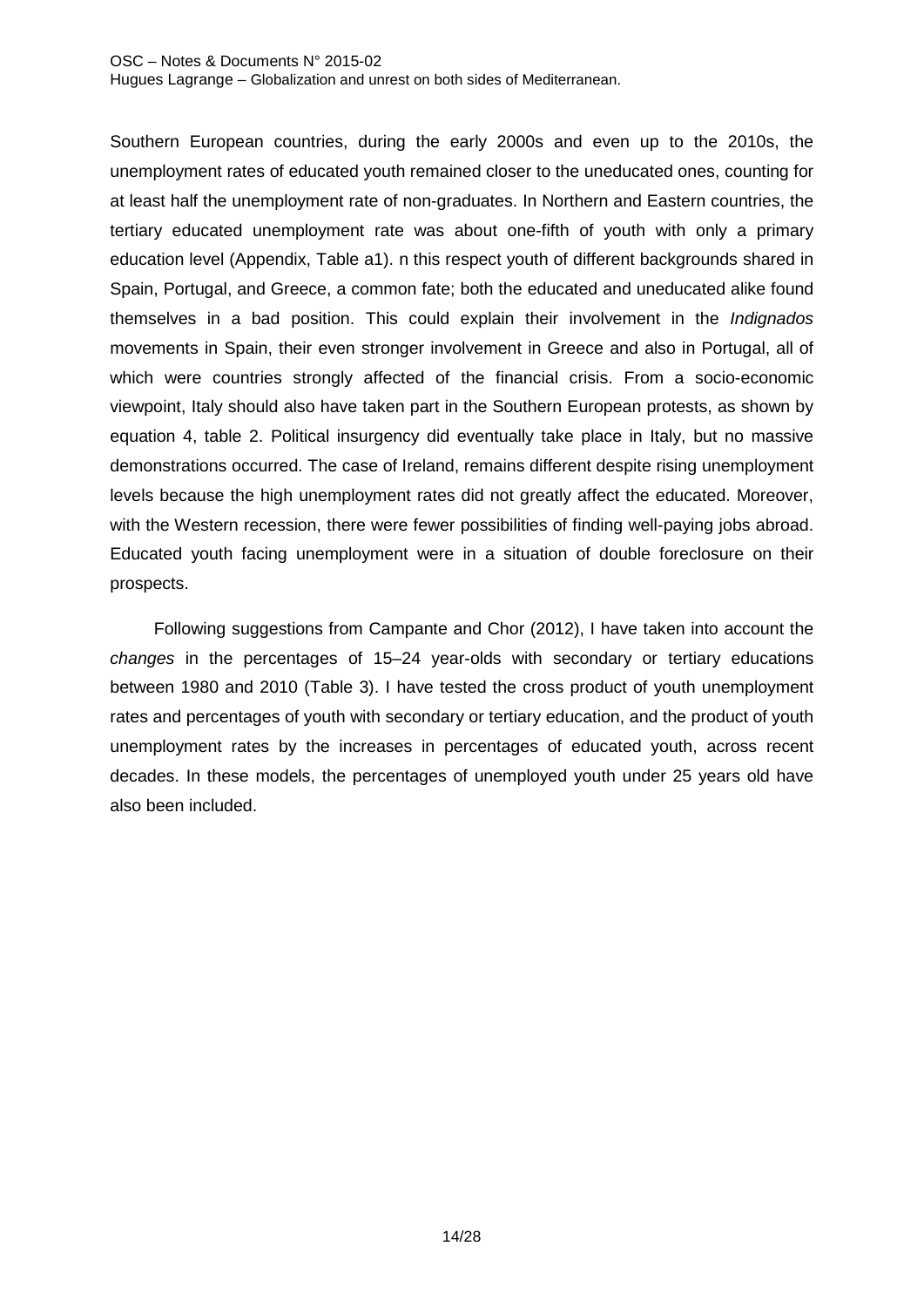|                                                                                     | protest_cs1<br>protest_cs2 |           | protest_cs3 |      | protest_cs4 |      |           |      |
|-------------------------------------------------------------------------------------|----------------------------|-----------|-------------|------|-------------|------|-----------|------|
|                                                                                     | coef                       | <b>Se</b> | coef        | se   | coef        | se   | coef      | se   |
| 15-24 y.o. as % of 15-64 y.o.                                                       | $-0.05$                    | 0.07      |             |      |             |      |           |      |
| Youth <25 y.o. unemployment rate<br>2008-2010 (max. men/women)                      | $0.20**$                   | 0.08      | $0.18*$     | 0.07 |             |      |           |      |
| Increase in secondary or tertiary<br>education (completed)                          | 0.13                       | 0.08      | 0.13        | 0.07 | 0.09        | 0.06 | 0.09      | 0.06 |
| Youth (15-24) unemployment rate<br>* Increase in secondary or tertiary<br>education | $-0.35$                    | 0.22      | $-0.33$     | 0.21 | $-0.24$     | 0.17 | $-0.24$   | 0.17 |
| MENA countries * Female <25 y.o.<br>unemployment rate 2008-2010                     |                            |           |             |      | $0.15***$   | 0.06 |           |      |
| European countries* Female <25<br>y.o. unemployment rate 2008-2010                  |                            |           |             |      | $0.16*$     | 0.07 |           |      |
| Female <25 y.o. unemployment<br>rate 2008-2010                                      |                            |           |             |      |             |      | $0.15***$ | 0.06 |
| <b>MENA</b> countries dummy                                                         | 0.59                       | 0.95      | $-0.02$     | 0.62 |             |      | $-0.13$   | 0.66 |
| Constant                                                                            | $-6.66*$                   | 3.05      | $-7.15**$   | 2.53 | $-5.93**$   | 2.21 | $-5.73**$ | 1.90 |
| Pseudo R <sub>2</sub>                                                               |                            | 0.45      |             | 0.44 |             | 0.43 |           | 0.43 |
| Number of observations                                                              |                            | 40        |             | 40   | 40          |      | 40        |      |

*Table 3: Europe and MENA countries in 2011. Outcome: occurrence of massive protest movements or revolution (robust probit models. coef.)*

#### Note: \*\*\* p<0.001, \*\* p<0.01, \* p<0.05

List of protest countries taken in account in the different models cs1, cs2, cs3, cs4. 1: Egypt, Libya, Oman, Syria, Tunisia, Yemen; Greece, Portugal, Spain 2: Egypt, Libya, Oman, *Saudi Arabia*, Syria, Tunisia, Yemen; Greece, Portugal, Spain 3: *Bahrain*, Egypt, Libya, Oman, Syria, Tunisia, Yemen; Greece, Portugal, Spain 4: Egypt, Libya, Oman, Syria, Tunisia, Yemen; Greece, *Italy*, Portugal, Spain

Campante and Chor, using these variables on a larger set of countries and a slightly different outcome, have proposed an interpretation focusing on the opportunity costs of participating in demonstrations. For them, youth who have completed secondary or tertiary education can better assume the opportunity cost of spending time in demonstrations and political activism than poorly educated youth. But because there are no jobs, this opportunity cost vanishes and thus explains the involvement in protests of educated youth in many MENA countries. They write, "In our interpretation, individuals would be more prone to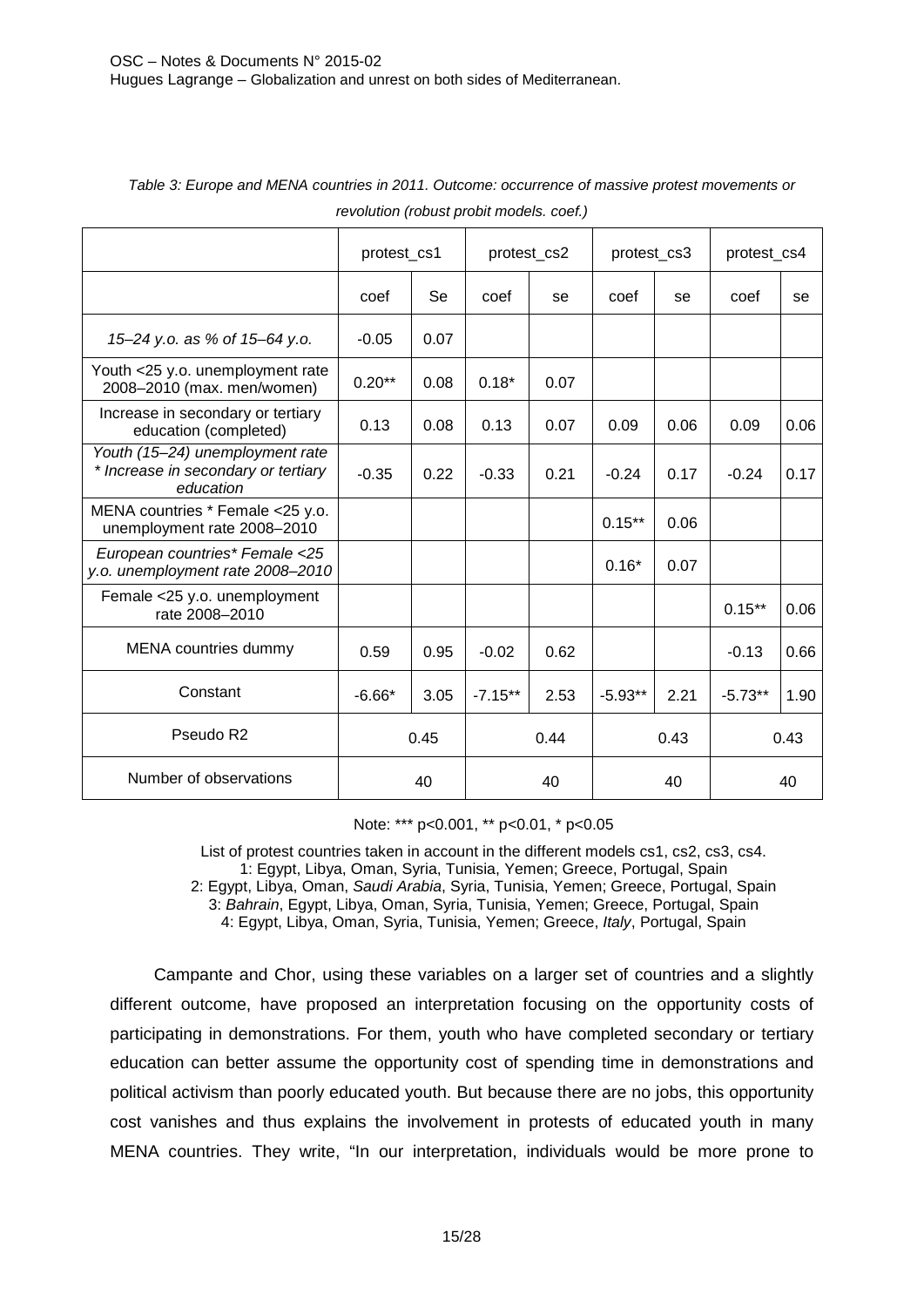devote their energies to political protest not only because they are aggrieved, but also because it is less costly to do so when labor market conditions are weak. […] The weak labor market conditions lower the opportunity cost of political activity more for the highly educated than the less educated (whose time is less valued by the labor market regardless of broader economic circumstances) and more for effort-intensive activities than for less intensive ones." Regressions made on our set of countries, following Campante and Chor's suggestion, show that the increase in education levels is loosely connected to a higher probability of protest (Table 3, all models, line 3). The interaction variable capturing the opportunity cost effect, defined by the product of education increase from 1980 to 2010 with youth unemployment in 2010, is negative and does not reach significant levels (Table 3, line four).<sup>[13](#page-17-0)</sup> It could reflect the fact that Western countries where these percentages are highest were not greatly affected by the protests.<sup>[14](#page-17-1)</sup>

Even if one accepts that the increase in education, considered by the authors as an opportunity cost, has a positive effect on protest occurrence, it could be interpreted as an expression of the relative frustration of educated youth facing bleak economic prospects.<sup>[15](#page-17-2)</sup> A rational choice hypothesis seems too narrow a perspective and, moreover, does not agree with the data.

# **Gender gap**

Multivariate analysis shows female unemployment in MENA countries has contributed to unrest. Analysis presented in the Appendix shows that female unemployment rates are significant, specifically in MENA countries (Table a2). For instance, in Tunisia, Egypt, and Yemen, despite the restrictions and threats against protesting women, many observers have seen that women were very active and present in 2011. However, unemployment rates are not the best measure of women's relative exclusion from economic activities. Rough estimates suggest that, on average, with 75% of women outside the labor market (neither employed nor unemployed) in Middle Eastern countries and 72% in northern Africa countries, this is the region of the world where women are the most excluded from paid activity (the world mean is 50%). In Northern Mediterranean countries, women's overall activity rates are higher, primarily as a result of higher female participation in the labor market. "In Turkey,

<span id="page-17-0"></span> $13$  This interaction, chosen by Campante and Chor (2012) to verify their hypothesis, does not capture the 2010 unemployment rate of those who have completed secondary or tertiary school curricula, which is a sensitive point (the product could be high with a low unemployment rate for qualified youth).<br><sup>14</sup> In the models presented in their paper (Campante and Chor, 2012), including a wide set of non-Mena countries 1

<span id="page-17-1"></span>outside Europe, the positive effect of education increase\*unemployment is balanced by a negative effect of the increase in education. It is possible that there is a trade-off effect.

<span id="page-17-2"></span> $15$  There is no political outlet for these new educated elite. As Marxists used to say, educated youth have nothing to lose. This is not exactly a weak opportunity cost.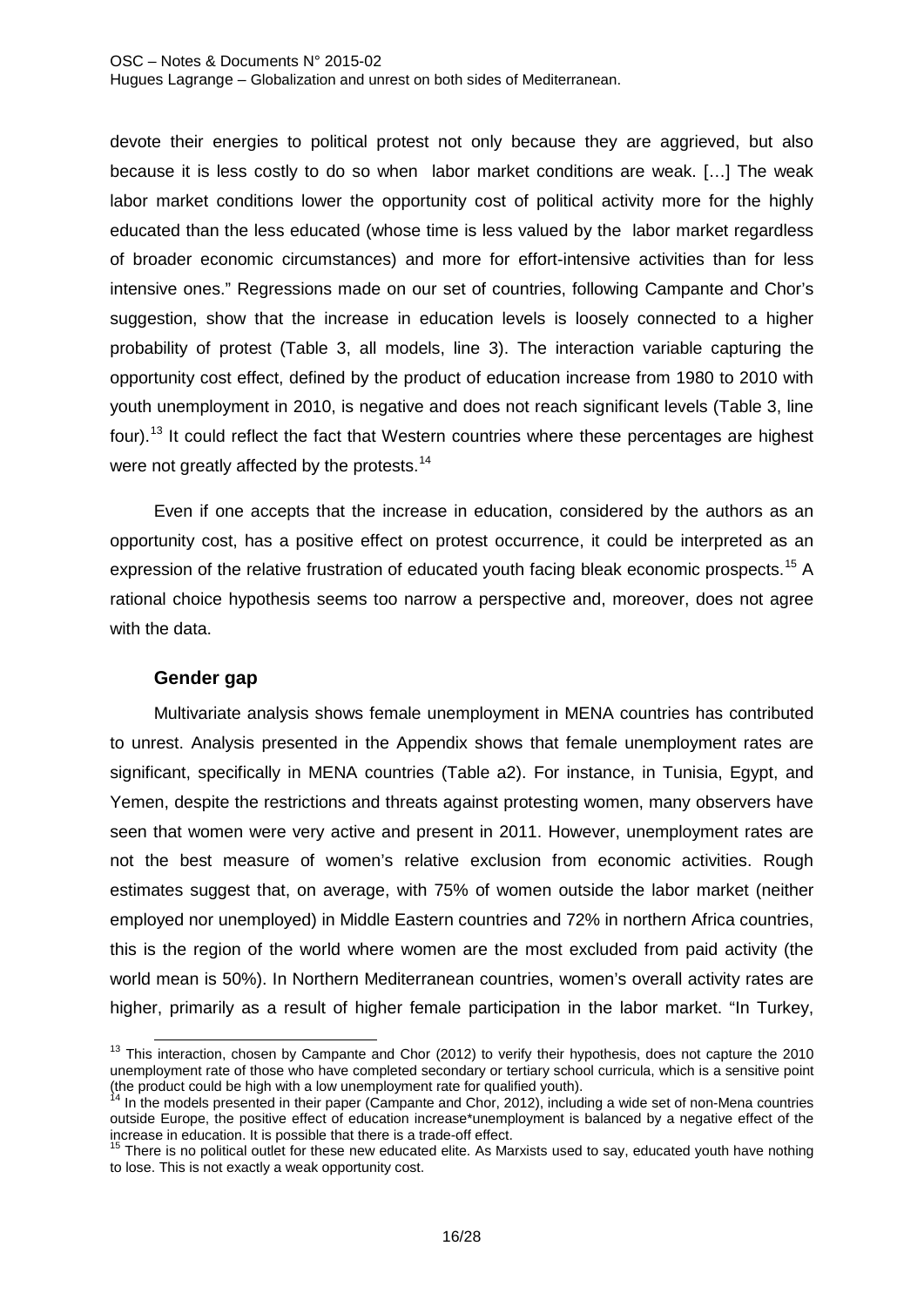Hugues Lagrange – Globalization and unrest on both sides of Mediterranean.

Malta and Italy, for example, where female activity rates are also low, the overall rate of participation in the labor market still stands at 52 per cent, 60 per cent and 62 per cent respectively."[16](#page-18-0) Besides that, "of the 8.5 million unemployed, some 3.5 million (about 41 per cent) are women."<sup>[17](#page-18-1)</sup> It is noteworthy that female unemployment levels were lower in oil producing countries (10% in Bahrain, 2002; 2–3% in Qatar, 2002–2010, but 13% in 2001; 3– 10% in the U.A.E., 2000–2009; 10–13% in Saudi Arabia) than in non-producing countries (2– 3% in Yemen before 2001, 39–45% after 2004; Oman is in between Yemen 17% and the other Gulf countries).

Low female participation rates combined with high female unemployment mean that only a small number of women (one in seven) are actually gainfully employed in the economy. While women's education is improving, they still struggle to find adequate employment, and there are undoubtedly strong barriers in place that prevent the economy and the labor market from adequately allocating human resources. This may have been an incentive for young women to take to the streets in MENA countries (Table a2 shows multivariate analysis supporting this interpretation). By contrast, in northern European countries, unemployment decreases with higher levels of education for both men and women.

## **Political context and legitimacy**

A High rate of unemployment among educated youth does not automatically translates to turmoil. More than in Europe, where youth educated unemployment soared after the financial crisis, the question of "when" remains in MENA countries and is not addressed by socio-economics changes. These deep demographic and social changes in the Middle East and North Africa provided only a potential basis for turmoil, but educated youth, even more than their European counterparts were deprived of avenues in the political arena. The foreclosure on the future may have been determinant for massive demonstrations. The success of demonstrations, sit-ins and occupations of public squares also depends on the silent approval of wider strata of the society, the inhibition or partial inhibition of the repression, and a dwindling confidence in ruling authorities.

It is far beyond the ambition of this paper to characterize the social and political dynamics in northern European and MENA countries. The political situation of the MENA region underwent crucial transformations following the nationalist revolutions of the 1950s

<span id="page-18-0"></span><sup>&</sup>lt;sup>16</sup> Integrated social policy: labor Markets and labor Market Policy in the UN-ESCWA Region, UN-ESCWA, Report IV, 2012; p. 4.<br><sup>17</sup> Abide, p. 9. 1

<span id="page-18-1"></span>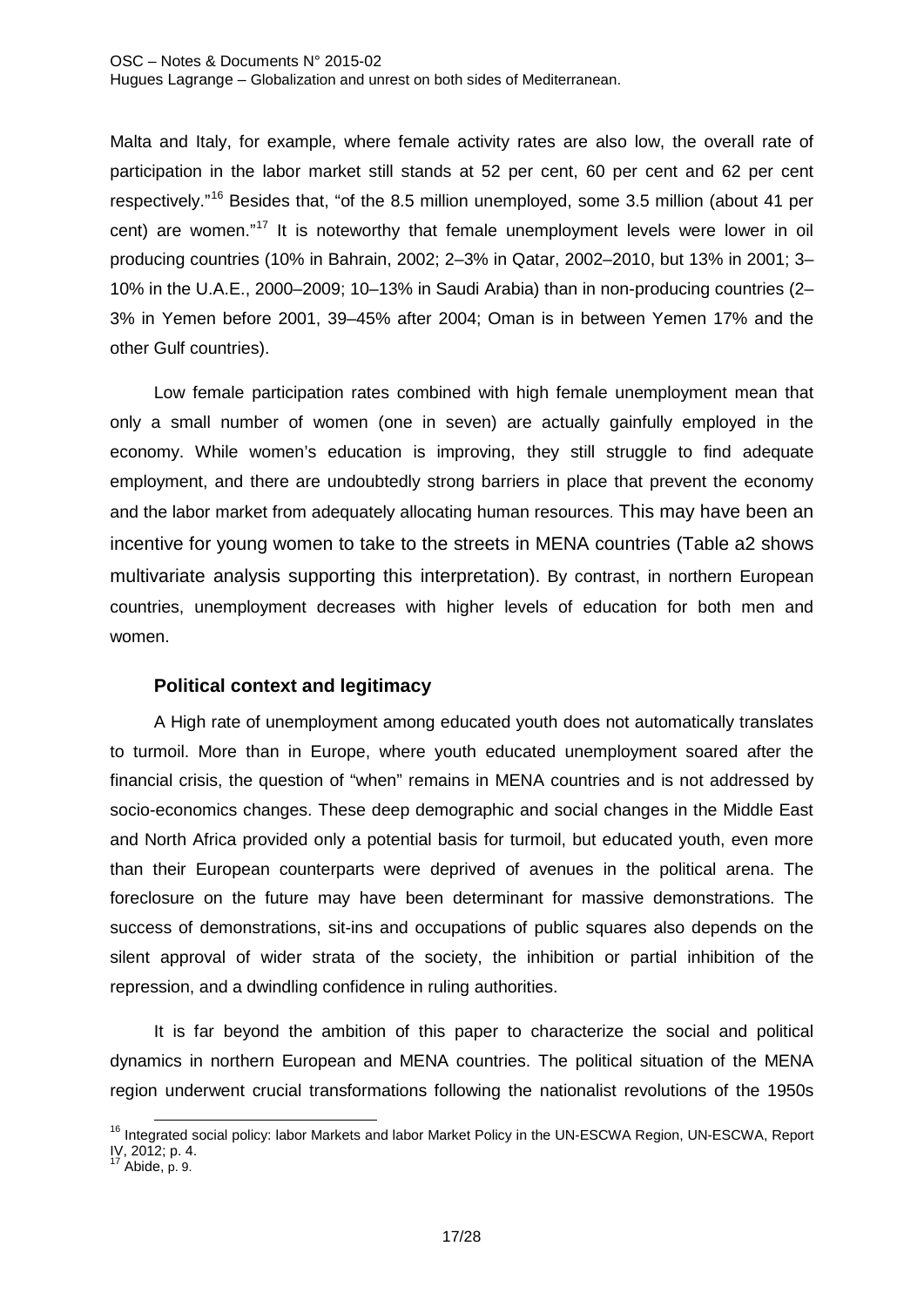and 1960s. These revolutions inaugurated authoritarian and/or military regimes—Nasser in Egypt, the Baath party in Syria and Iraq, the FLN in Algeria, Gaddafi in Libya, and several different leaders in Yemen. In those places, Shiites are often excluded from power as well as from economic achievement. In several cases, the ruling elite, which came to power by way of a secularist party, has built a patrimonial state. The secularized ruling elite funneled access to wealth and resources to a narrow circle of clients.<sup>[18](#page-19-0)</sup> If the ruling families in Saudi Arabia, Bahrain, and other Gulf states found some measure of legitimacy, supported by petrodollars currencies , by consolidating a patrimonial state, legitimacy was much more difficult to attain for the secularized elite in countries lacking petrol, for reasons including unfair elections, the absence of independent justice, and lack of free press. But up until the early 2000s, an inescapable deadlock remained at the political level throughout the MENA countries. In contrast with Europe, the autocrats in MENA countries, and their families and clients, stayed in power for decades through intense coercion.

If I had to summarize the socio-political conditions during the 2011 wave of protests, I would consider the *suspension of legitimacy* of the ruling authorities. When those who are ruling are no longer legitimated to do so, there is a breach that demonstrators can use. Often there is a fraction of motivated actors, whose claims are supported by wider strata of the population. The notion of the suspension of legitimacy (which could be said both for legal governments as for dictators) is wide and somewhat vague. The idea is that legitimacy is suspended or weakened when large strata of the population consider that the rulers have failed in their primary mission, namely the provision of basic goods. The suspension of legitimacy encompasses a two-part process. First, situations occur in which rulers, who in many cases were not elected, no longer have the aura that surrounded them when they deposed the previous authority (i.e. kings ?; e.g. Gaddafi in 1969). Second, this suspension of legitimacy is linked to the inability of these rulers to ensure that the basic needs of the population at large are met. Let us begin with the latter.

# **Food revolts?**

While globalization causes homogeneity in many domains, discontinuities and heterogeneity remain in others.  $?$ . Food riots occurred in Europe in the middle of the 19<sup>th</sup> century, following periods of drought and food scarcity (they are at the root of the 1848 revolutionary process). Regarding this basic good, the countries south of the Mediterranean do not face the same challenges. Today a paper entitled *Food Crisis and Political Instability* 

<span id="page-19-0"></span><sup>&</sup>lt;sup>18</sup> The Trabelsi/Ben Ali family in Tunisia, the Al-Assad family in Syria, and the Moubarak family in Egypt were autocrats and gathered in private hands a significant part of their country's resources. 1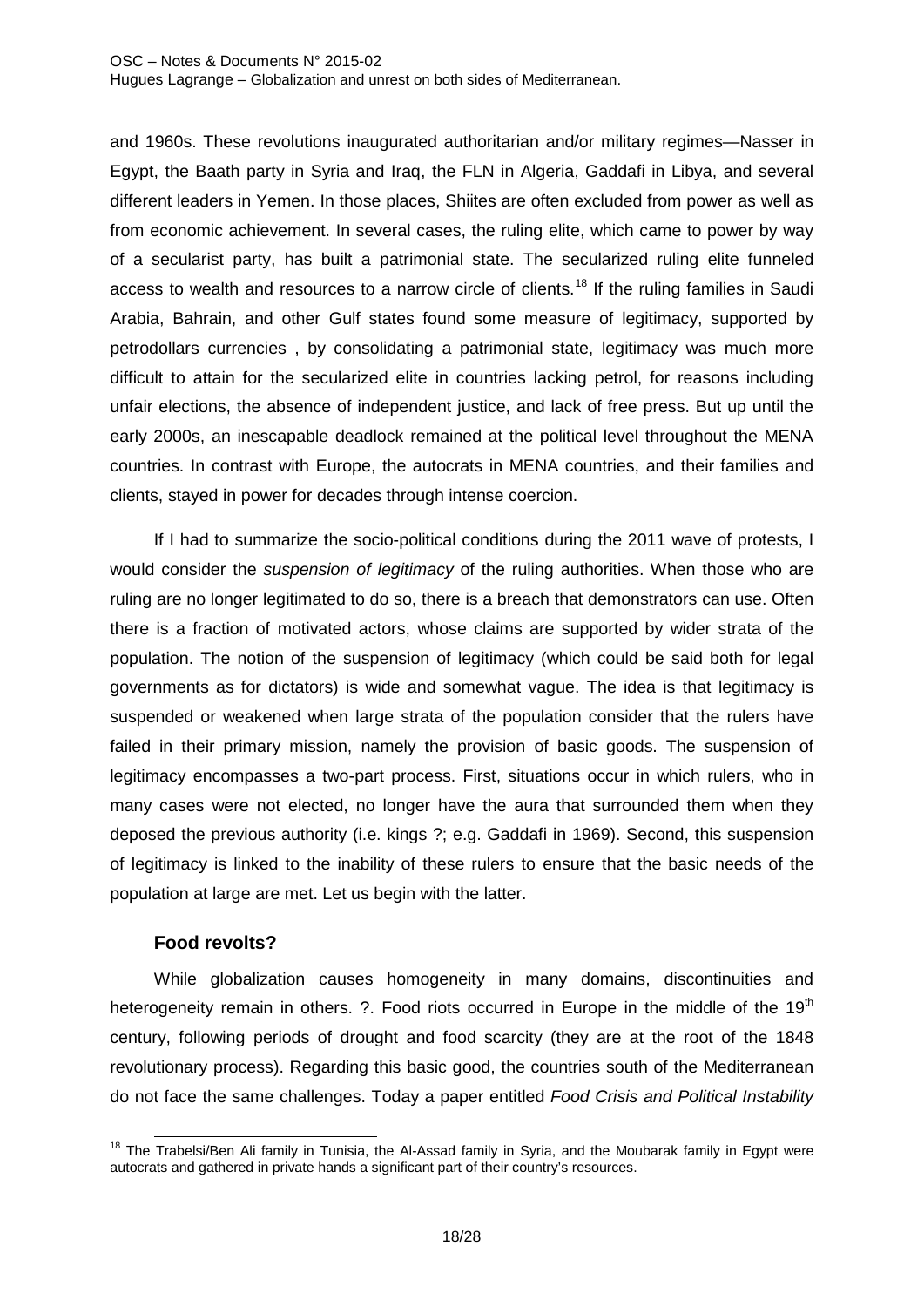#### OSC – Notes & Documents N° 2015-02

Hugues Lagrange – Globalization and unrest on both sides of Mediterranean.

*in Africa and the Middle East* by Lagi, Bertrand and Bar-Yam (2011) includes a figure showing a food price curve that is so precisely related to the timing of the unrest that it seems difficult to discard the argument or even consider others factors such as demographic bulge and youth unemployment, which do not have such a precise temporal connection with the wave of unrest as to be pertinent in explaining the protests. Authors state that "the timing of violent protests in MENA in 2011, as well as earlier riots in 2008, coincide with large peaks in global food prices. […] These observations suggest that protest may reflect not only long standing political failings of governments, but also the sudden desperate straits of desperate population." Today many countries rely on the global food supply system and are thus sensitive to global food prices. The synchronization of events is, from this viewpoint, the consequence of price volatility (caused by intense speculation) and a dependence on imported food products in the absence of good governance. The authors write that the inability of governments to protect the population from hunger is the starting point of the collapse of their legitimacy. One must be sensitive to the importance given to the suffering indicated by this price curve; beyond the steep index lie hungry people. During the 1990s, social movements were reduced to nothing in Tunisia and Libya, and were fragmented in Egypt. The lowest strata of the population were recurrently involved in what L. Sadiki has called "riots of the belly" (*khubz*). In the case of MENA upheavals, food prices seem to have been of great concern in Egypt. In Tunisia, demonstrations started in neglected rural areas where the union movement was strong and spiraled toward the capital.

At this point in their argument, the authors make a big leap. It is easy to understand how food price hikes could both foster anger against authorities and provide an incentive for taking to the street. However, the way anger delegitimizes a ruler may be modified by many specific factors. If we were to adhere to such an argument, it remains to be explained why certain countries in the MENA region have seen widespread demonstrations and not others. Among the many grounds for action cited by the educated youth who have taken to the street and occupied the central squares, hunger in its literal meaning has not been a major motivation. Thus, it is necessary to combine that argument with the motivations of the youth and the illegitimacy of the rulers.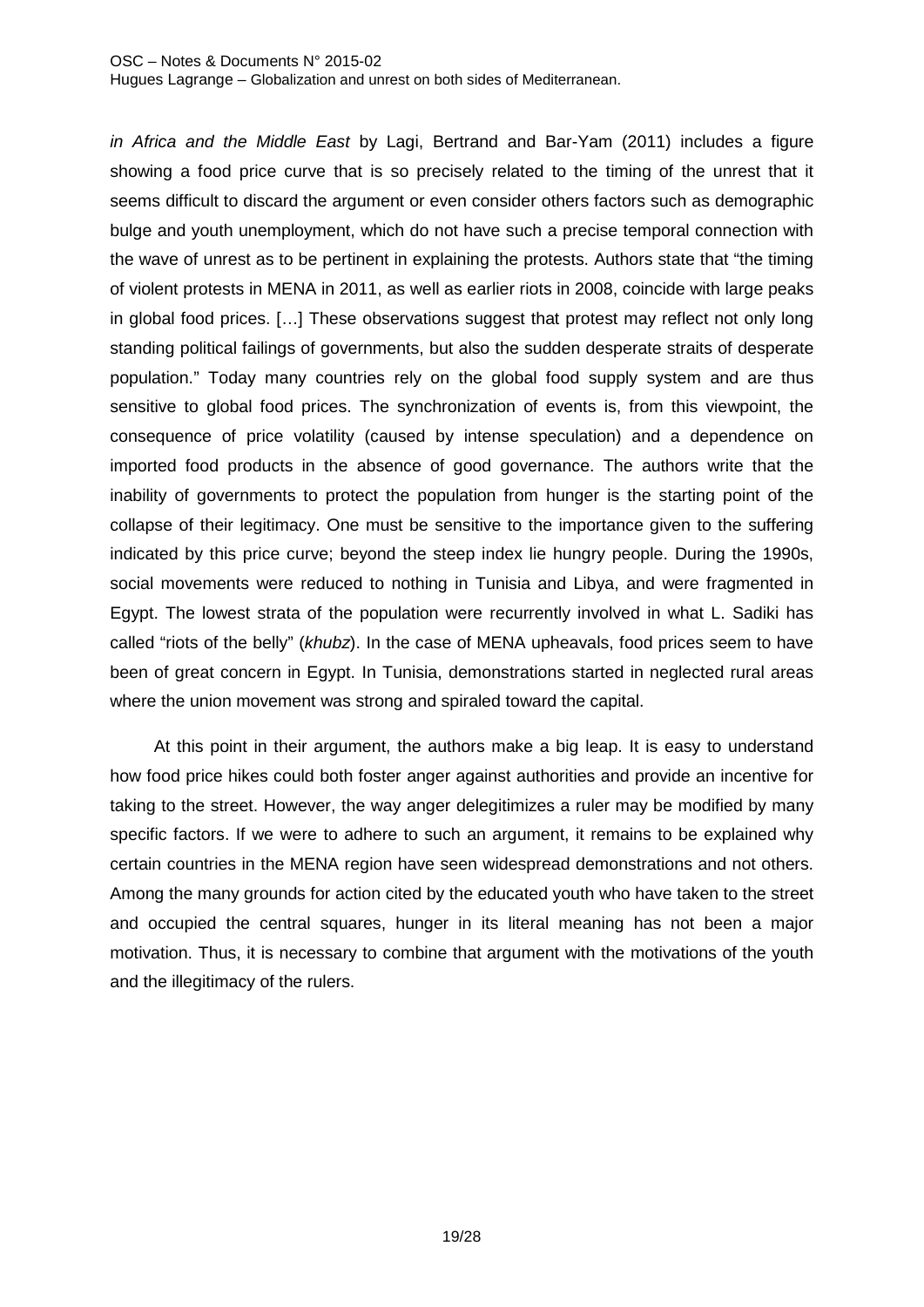

*Food price index, 1990–2014: nominal and deflated*

Source: FAO, 2013, base 2000–2004=100

The collapse of the legitimacy of public authorities often allows motivated actors to gain momentum. South of the Mediterranean, the construction of an alliance between educated youth and large fraction of the population may have been facilitated by the inability of the rulers to provide basic goods (affordable food, oil). If food hikes contributed to the sociopolitical context of these surges of unrest, they are also characterized by the exhaustion of patronage arrangements that developed in the 1960s and early 1970s.

## **Army, corruption and dictatorship**

In Tunisia, the army, which did not control the domestic economy, refused to support Ben Ali's regime in the early days following Bouazizi's death. In Egypt, the army, which was deeply involved in the domestic economy and the public sector, clearly corrupted the rent economy at all levels, therefore was adverse to economic liberalization and aimed to maintain its influence on private sector growth through real estate implications. However the army quickly decided to abandon Mubarak as a measure of self-preservation. Like the police, the army is a feared power in Egypt. There is widespread distrust between the police and the people. However, its neutral position, when Mubarak was ousted, was never seen as support for the demonstrators, as was the case in Tunisia. In Syria, the army was not very supportive during the early days of the civil strife and, despite the defection of several prestigious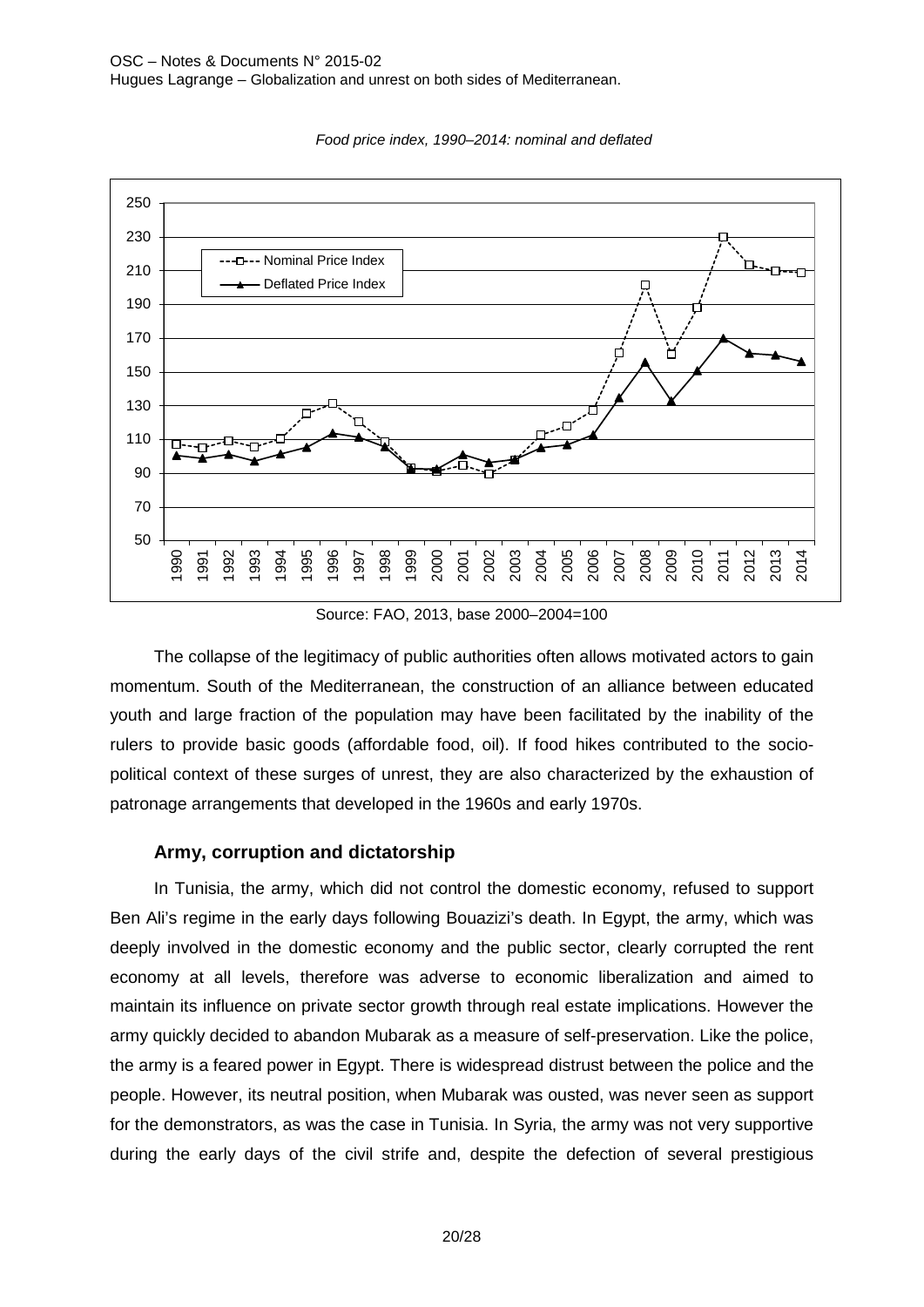officers, it remained largely supportive of Al-Assad's regime. In Yemen, Ali Saleh never lost the army's full support but there was a split in allegiance between different factions. Corruption is present everywhere in varying spectrum, even among dictatorships. There are many shades between the Trabelsi/Ben Ali family and Mubarak, and Gaddafi, the latter prohibited private ownership and retail trade, banned a free press and subverted civil service, replacing the state by kin networks of clients. One would be right in asking if such a thing as a Libyan society even existed before 2011. In Tunisia, according to Wiki-leaks, more than half the Tunisian business elite were linked to the Trabelsi/Ben Ali family<sup>[19](#page-22-0)</sup>. However, it is fairly difficult to systematically take into account the corruption process because international indices are of unreliable.



Figure 5: *MENA 2010–11: protests and political change based on percentage of youth among total working age population*

The erosion of legitimacy over time is obviously not the same in Morocco and Libya since the establishment processes and the nature of the political regimes there are very different. However, they shared one general aspect: the longevity? in power. As can be seen

<span id="page-22-0"></span><sup>&</sup>lt;sup>19</sup> Anderson, 2011. j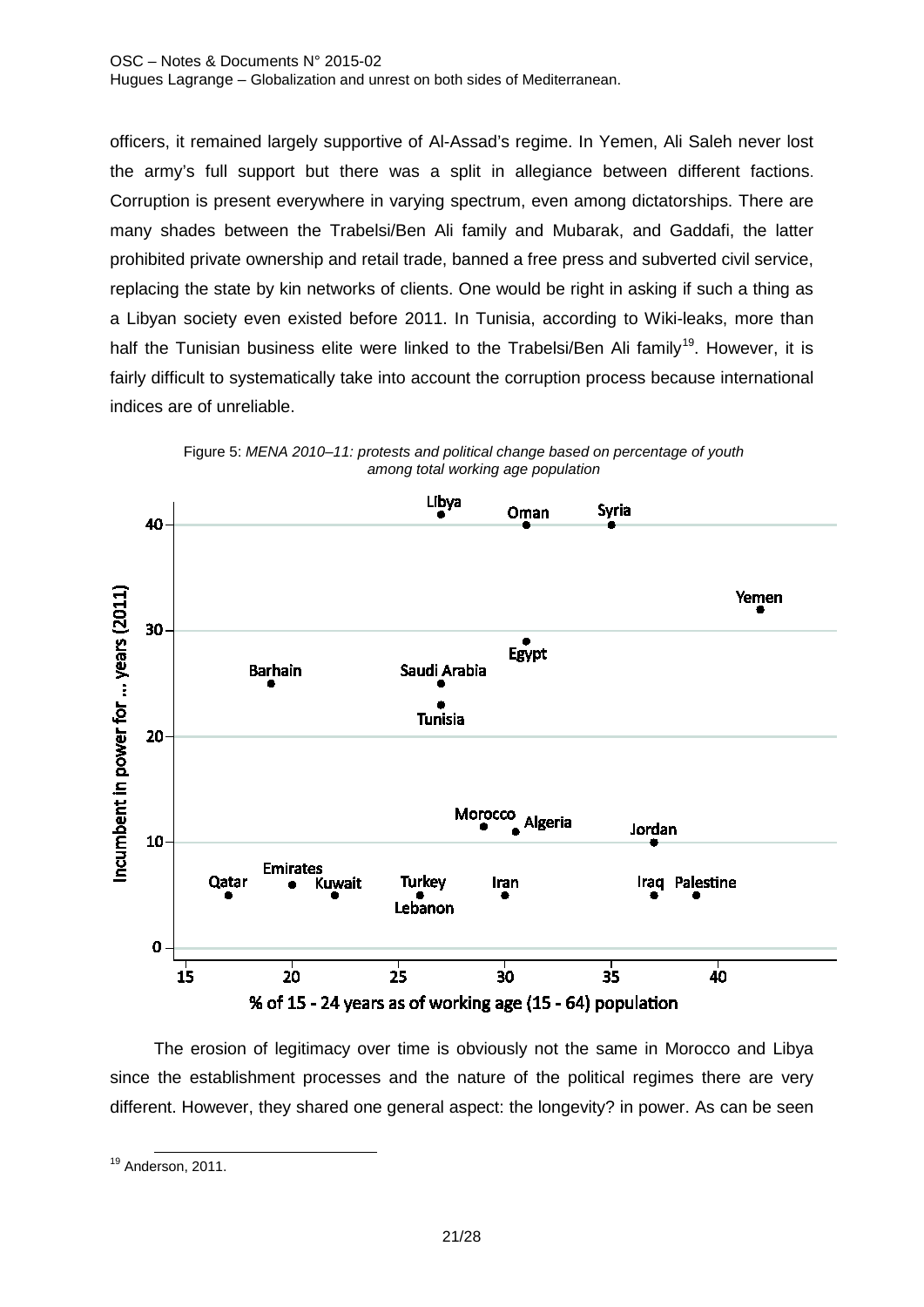in Figure 5, the incumbent's duration of power is closely associated with the development of protests in MENA countries. The length of the incumbent's time in office is a good indicator for unrest but there are exceptions among some MENA countries. The Arab Spring uprisings neither fully engulfed Jordan nor entirely passed it by. Frustration in Jordan began bubbling up in 2010, and the following year a series of protests of modest size, but not modest significance, brought together a wide-ranging group: East Bankers, citizens of Palestinian origin, Islamists, and unaffiliated youth. Those who took to the streets had a variety of grievances, "but at their core they were expressing anger with the state of the economy, ostentatious corruption, unaccountability and the concentration of power in the hands of the few."[20](#page-23-0) The situation in Saudi Arabia should also have elicited protests. However, three interrelated factors seem to have repressed the movement: oil wealth, powerful coercion and, to a lesser extent, the legitimacy of the Saud. But, for how much longer? "The al-Saud must fear that future democratic parliamentary and presidential elections in Egypt and other Arab countries, coupled with articulated Islamic reasoning in support of democratic representative governance in Islam, will pressure Riyadh's absolute monarchy to become representative and participatory, let alone a republic."<sup>[21](#page-23-1)</sup> This also seems to be the case in Iran. One may ask whether the many battles fought by Iranian youth against the clerics' authoritarian hierarchy, specifically in 2009 after the elections because of the lack of transparency in the electoral process/results and the denial of Amir Moussavi's victory, might be termed an Arab Spring movement.

# **Meritocracy and its discontents**

There is no parallel in Europe in this respect. The weakening legitimacy north of the Mediterranean cannot be easily captured using the same observations. North of the Mediterranean, those countries with *Indignados* movements did experience dictatorships: the Regime of the Colonels in Greece from 1967 to 1974, Franco in Spain from 1939 to 1975, and Salazar in Portugal from 1928 to 1974; but not now. Thus, the return to democracy could not be seen as a central objective of the 2011 movements as it was with the Arab Spring movements. Moreover, the left was already in power in all three countries: the Pasok party under Papandreou in Greece, Gonzalez and Zapatero in Spain, and Soares in Portugal.

<span id="page-23-0"></span> $20$  In the past, it was relatively easy for the monarchy to play the card that has come to define the Jordanian polity and that separates East Bankers from Palestinian Jordanians. The former believe they are the country's legitimate inhabitants and fear usurpation of their traditional dominance by the more numerous citizens of Palestinian origin. Their support for the monarchy has been linked in part to their over-representation in the public sector, the security services and parliament (through gerrymandered electoral districting). Conversely, Palestinian Jordanians have felt marginalized, shut out from key state positions and at times treated as disloyal; the memory of the bloody 1970 civil war in which Palestinian groups were defeated by regime forces also informs their perception of central authorities and contributes to a lingering sense of exclusion.<br><sup>21</sup> Elhadi, 2012.  $\overline{a}$ 

<span id="page-23-1"></span>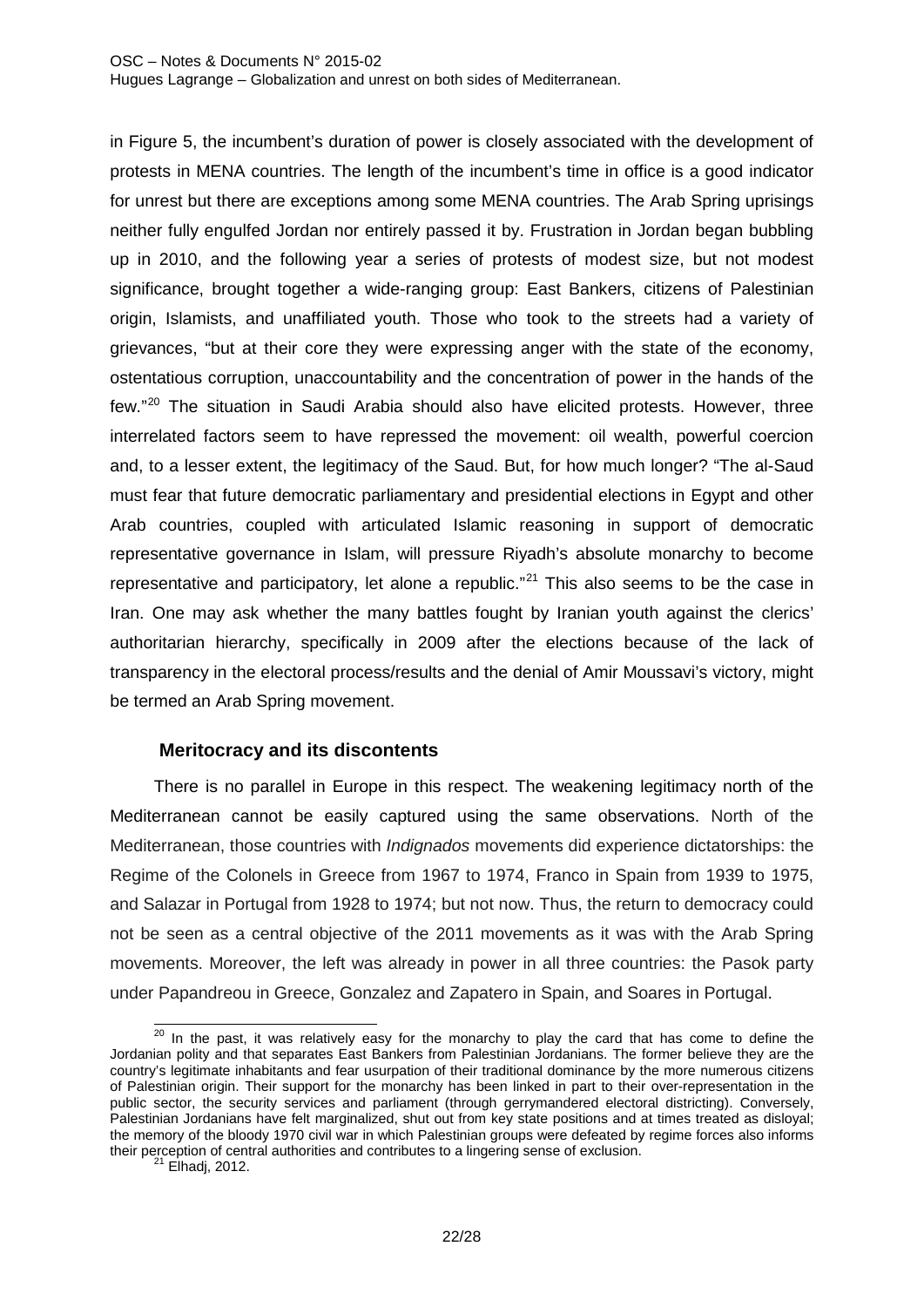#### OSC – Notes & Documents N° 2015-02 Hugues Lagrange – Globalization and unrest on both sides of Mediterranean.

The basic good provided in European countries by governments is no longer the protection against hunger, which is systematically warranted. Nevertheless, when the minimum expectations of employment and the ability to earn an income are difficult to achieve, the deterioration of legitimacy extends to the whole political spectrum. The exclusion from paid activity of those who are compliant with the terms of the implicit social contract (i.e. those who have diplomas) is a major breach of that contract and is seen as a sign that the authorities' legitimacy is greatly weakened. If it exists, the ordinary functioning of the democracy gives people the means by which to say no; however, it sometimes does not ensure social stability because the political system as a whole seems unable to take into account major stakes and basic grievances. Because political channels through party mobilization and elections seem to fail to fulfill these basic aspirations in some European countries, this could also entail a suspension of legitimacy, at least in part. In 2011, this suspension stemmed from what we may call the broken promises of meritocracy. Drawing on the correlation between the level of education and the places occupied in society, meritocracy proclaims the worth of academic success against inheritance. In Northern and Eastern Europe, with three to five times lower unemployment rates than young people with no diploma or only basic schooling, graduates are significantly better off on the labor market. In addition, the careers open to them are more interesting and symbolically more rewarding. The low unemployment rates based on the level of education common to Northern and Eastern European countries, which did not disappear during the financial crisis, have contributed to support the legitimacy of the meritocratic ideal. However, in southern Europe, the educated youth have shared the fate of the least educated despite their education and thus no longer believe in meritocracy. A large percentage of them are disillusioned and outraged over the failure of the meritocratic promise. The fact that only the interaction between unemployment and education levels, not unemployment itself, is statistically significant, points in the direction of a relative frustration.

Those elements are motivational arguments. Beyond that, the main issue is the capacity of educated youth to build an alliance that is able to define a social hegemony beyond its own interests. Even though Southern European countries mostly caught up with Northern European countries in terms of living standards during the last quarter of the 20th century, the average southern European worker is still less protected by work contracts than northern European workers. Thus, when unemployment climbed to high levels in the late 2000s, the deep differences in societal responses to this challenge contributed to dividing European countries.

23/28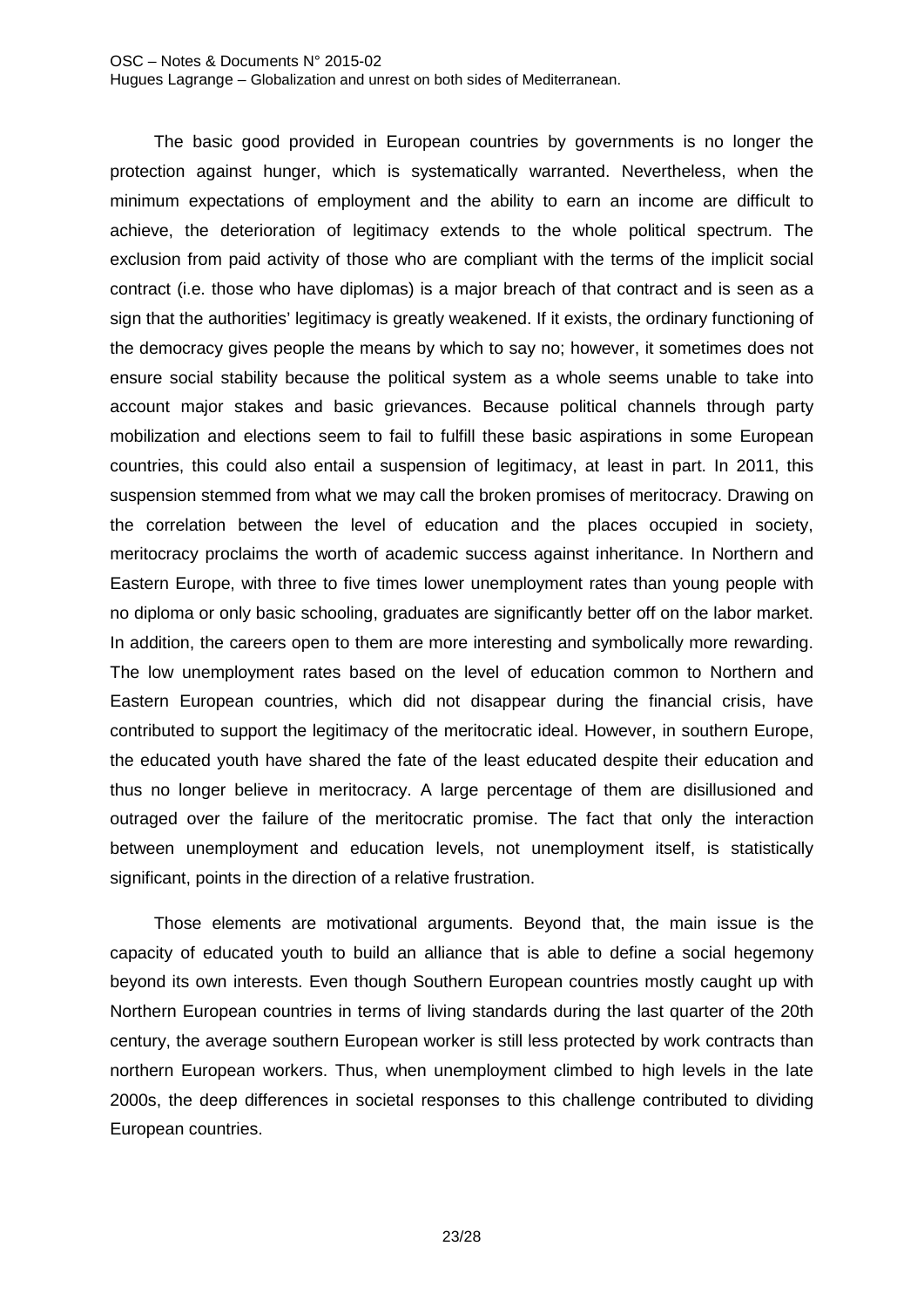# **REFERENCES**

Adelka F., 2000, *Être moderne en Iran,* Paris*,* Presses de Sciences Po.

Anderson L., 2011, "Demystifying the Arab Spring", *Foreign Affairs*, vol. 90, no 3 (May/June).

Boudarbat B., and Ajbilou A., 2007, "Youth Exclusion in Morocco, Causes, Consequences and Policies", *The Middle East Youth Initiative Working Paper n°5*, Wolfensohn Center for Development at Brookings and Dubai School of Government.

Campante F. and Chor D., 2012, "Why the Arab World Poised for Revolution? Schooling, Economic Opportunities, and the Arab Spring", *Journal of Economic Perspectives*, vol. 26 n° 2, p. 167-188.

Elhadj, E., 2012, "The Arab Spring and the Prospects for Genuine religious and political reforms", *Arab News*, November 14.

Habermas, J., 1995, *Après l'État-nation*, Paris, Fayard.

Hussain M. and Howard Ph., 2013, "What Best Explains Successful Protest Cascades? ICTs and the Fuzzy Causes of the Arab Spring", *International Studies Review*, vol. 15, no 1, p.48–66.

Kepel G., 2004, *Fitna*, Paris, Gallimard – Folio.

Khosrokhavar F., 1997, *L'islam des jeunes*, Paris, Flammarion.

Lagi M., K. Bertrand, Y. Bar-Yam, 2011, "The Food Crisis and Political Instability in North Africa and the Middle East", New England Complex Systems Institute, August 11<sup>th</sup>. <http://arxiv.org/pdf/1108.2455v1.pdf>

Lagrange H., Oberti M., 2006, *Émeutes et protestations urbaines*, Paris, Presses de Sciences po.

Latour B., 2013, *Enquête sur les modes d'existence*, Paris, La Découverte.

Medheb A., 2002, *La maladie de l'islam*, Paris, Seuil.

Mesiano, R., 2011, "*Green Jobs for Youth Unemployment in the Arab Region"*, UNESCO- ESCWA report.

[www.ocemo.org/file/125829/](http://www.ocemo.org/file/125829/)

Ramadan T., 2011, *L'islam et le réveil arabe*, Paris, Presses du Châtelet.

Redissi H., 2006, *Le pacte de Najdj*, Paris, Seuil.

Roy O., 2002, *Globalised Islam: The search of a new Ummah, London*, Hurst and Company.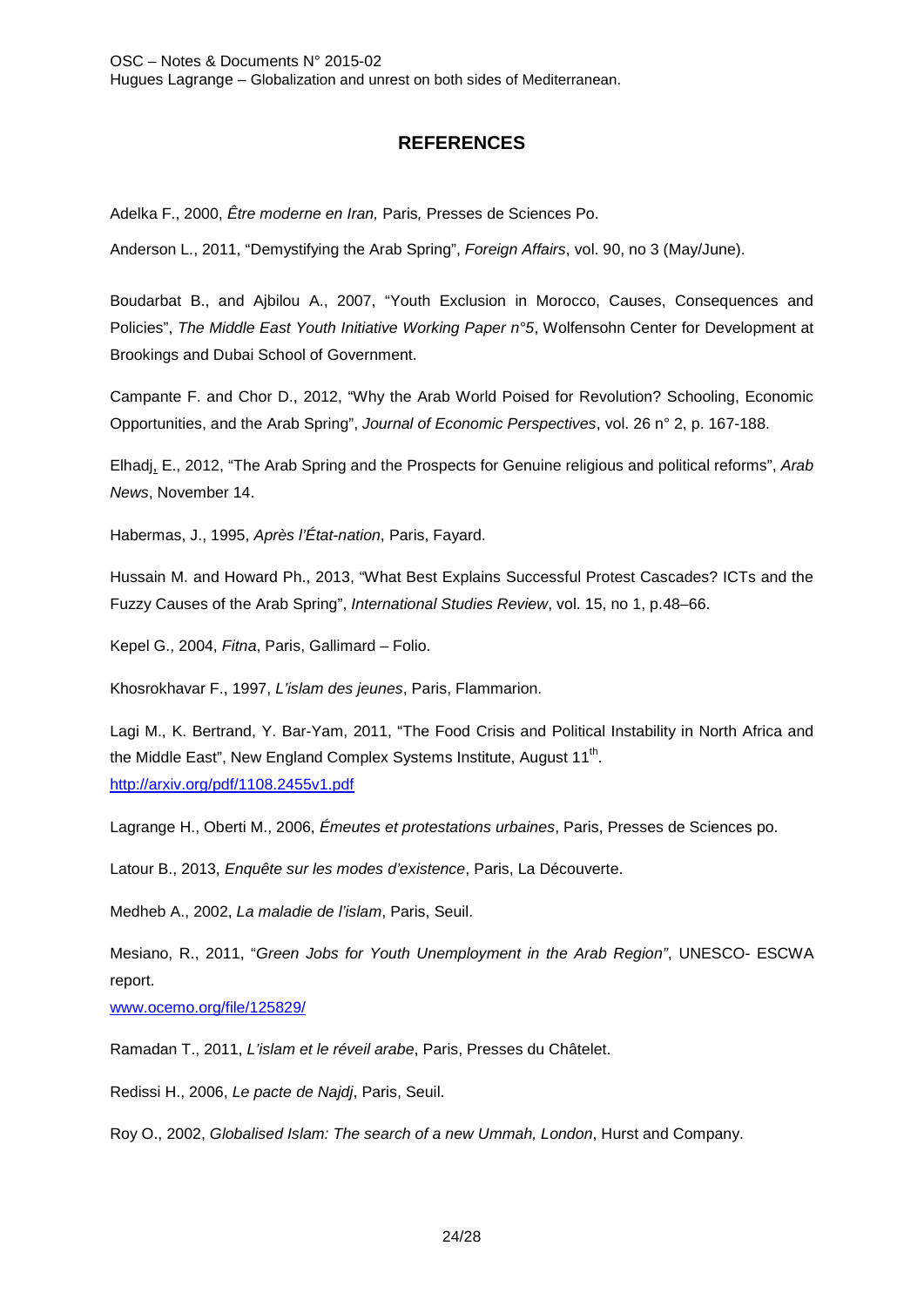OSC – Notes & Documents N° 2015-02 Hugues Lagrange – Globalization and unrest on both sides of Mediterranean.

Sadiki, L., 2000, "Popular Uprising and Arab Democratisation", *International Journal of Middle East Studies*, vol. 32, no 1, p. 71–95.

Sika, N., The Arab Uprisings and the Rise of Secularism, March 17, 2011*. [http://muftah.org/the-arab-uprisings-the-rise-of-secularism-by-nadine-sika/#.VIlkGHsb17s](http://muftah.org/the-arab-uprisings-the-rise-of-secularism-by-nadine-sika/%23.VIlkGHsb17s)*

Springborg R., 1982, *Family Power and Politics in Egypt*, Philadelphia, University of Pennsylvania Press.

Stampini M., Verdier-Chouchane A., 2011, "Labor Market Dynamics in Tunisia: The Issue of Youth Unemployment", African development bank working paper, Working Paper 123 – February 28<sup>th</sup>. [http://www.afdb.org/en/documents/document/working-paper-123-labor-market-dynamics-in-tunisia](http://www.afdb.org/en/documents/document/working-paper-123-labor-market-dynamics-in-tunisia-the-issue-of-youth-unemployment-23002/)[the-issue-of-youth-unemployment-23002/](http://www.afdb.org/en/documents/document/working-paper-123-labor-market-dynamics-in-tunisia-the-issue-of-youth-unemployment-23002/)

Zubaida S., 2011, The Arab Spring in historical perspective, *Arab News*, October 21.

Zubaida S., 2011, *Beyond Islam: A New Understanding of the Middle East*, London, I.B. Tauris.

# **DATA SOURCES**

Barro R.-J., J-W. Lee, 2012, A New Data Set of Educational Attainment in the World, 1950–2010. *Working Paper 15902*.<http://www.nber.org/papers/w15902>

ILO 2011, 2012 Labor forces report.

ILO 2012 Global employment trends for youth.

ILO 2012 *The Youth Employment Crisis: Time for Action*, Report of the Director-General, International Labor Conference, 101st Session, Geneva.

World Bank Indicators, 2012.

World Fertility Survey and US Census Bureau, 2008.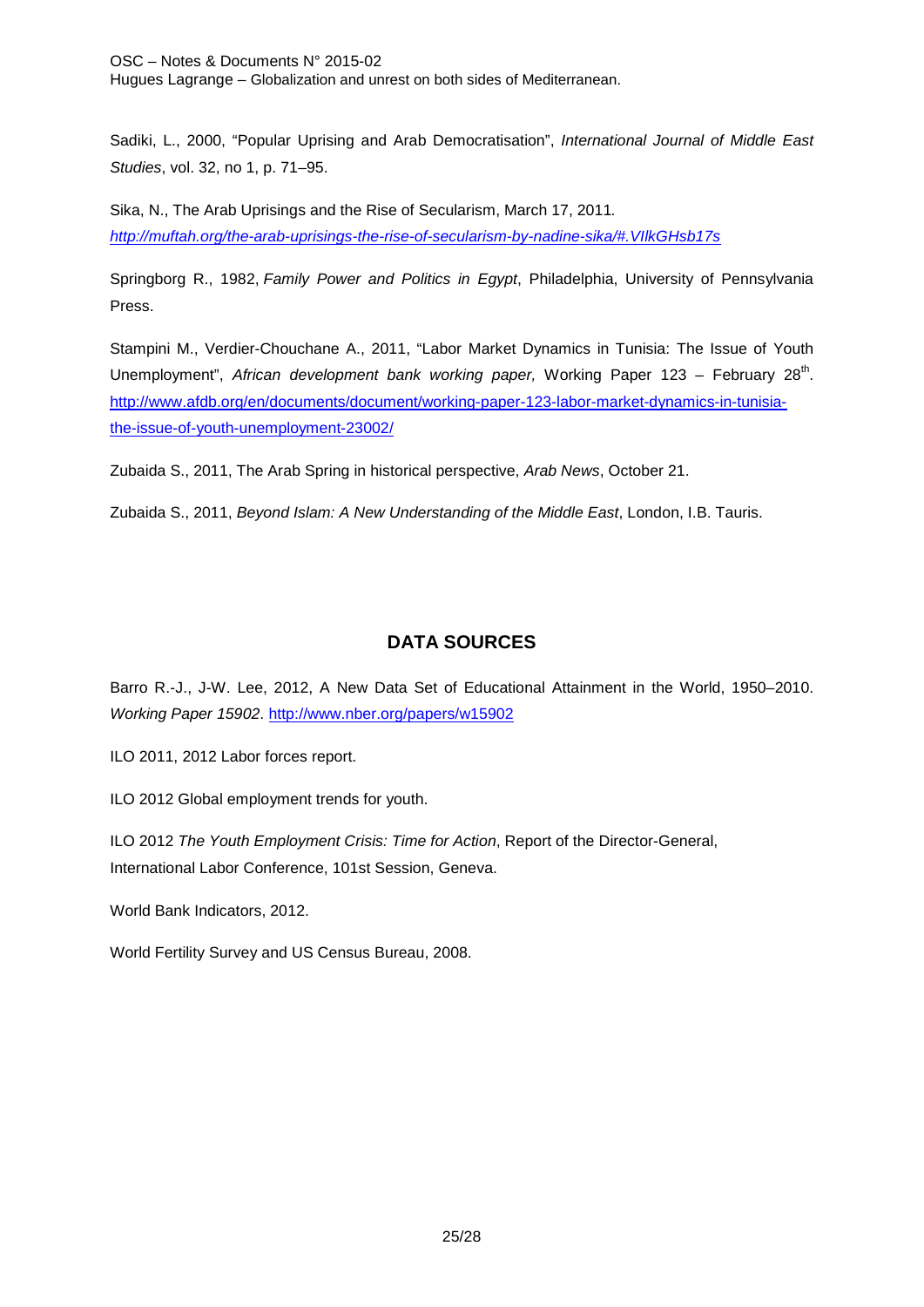# **Appendix**



*Figure a1: People using internet and mobile subscription per 100 in 2010*

 *Source: ITU estimates*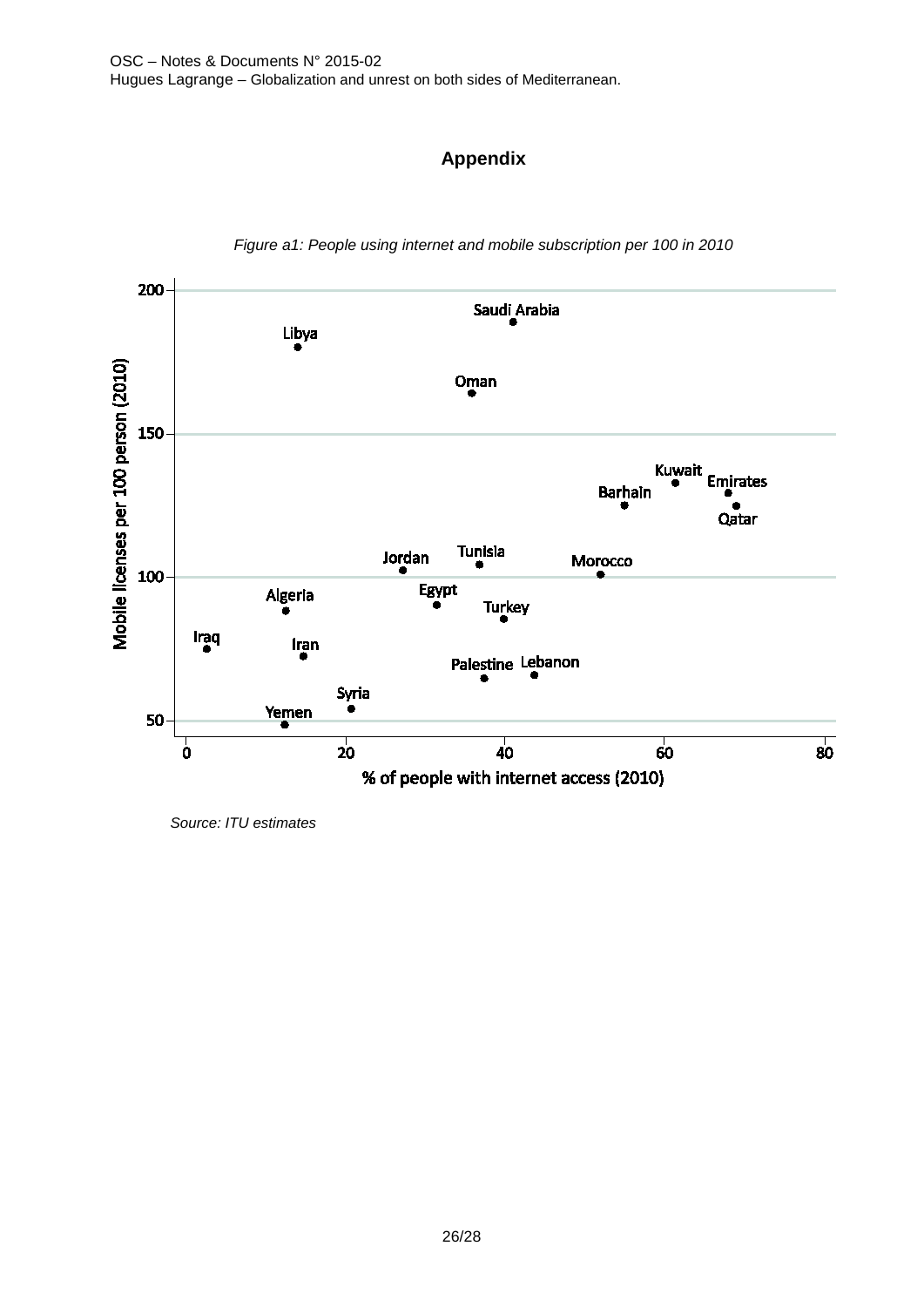|              |                  | 2000 | 2010    |          |  |
|--------------|------------------|------|---------|----------|--|
|              | primary tertiary |      | primary | tertiary |  |
| Austria      |                  |      | 8.8     | 2.4      |  |
| Belgium      | 10.3             | 2.7  | 15.3    | 4.5      |  |
| Czech Rep    | 22.6             | 3    | 25      | 2.8      |  |
| Denmark      | 6.2              | 2.6  | 10.7    | 4.9      |  |
| Finland      | 18.7             | 5.2  | 16.1    | 4.4      |  |
| France       | 15.3             | 5.5  | 15.4    | 5.5      |  |
| Germany      | 12.6             | 4.3  | 14.9    | 3.1      |  |
| Greece       | 9.2              | 8.1  | 12.5    | 9.8      |  |
| Hungary      | 11.5             | 1.4  | 24.9    | 4.7      |  |
| Ireland      | 7.9              | 1.7  | 21.1    | 7.5      |  |
| Italy        | 12.1             | 6    | 10.3    | 5.7      |  |
| Netherlands  | 4.4              | 1.7  | 7.2     | 2.8      |  |
| Norway       | 6.6              | 2.5  | 7.3     | 1.8      |  |
| Poland       | 21.8             | 5.5  | 17.6    | 5        |  |
| Portugal     | 3.9              | 2.8  | 11.8    | 7.2      |  |
| Slovakia     | 40.4             | 5.3  | 44.2    | 5.8      |  |
| <b>Spain</b> | 15.2             | 10.9 | 27.3    | 11.3     |  |
| Sweden       | 8.1              | 3    | 17.6    | 4.5      |  |
| UK           | 8.8              | 2.5  | 13.7    | 4.1      |  |

*Table a1: Europe: % of 15–24 youth unemployed by educational level*

Source: ILO 2011.